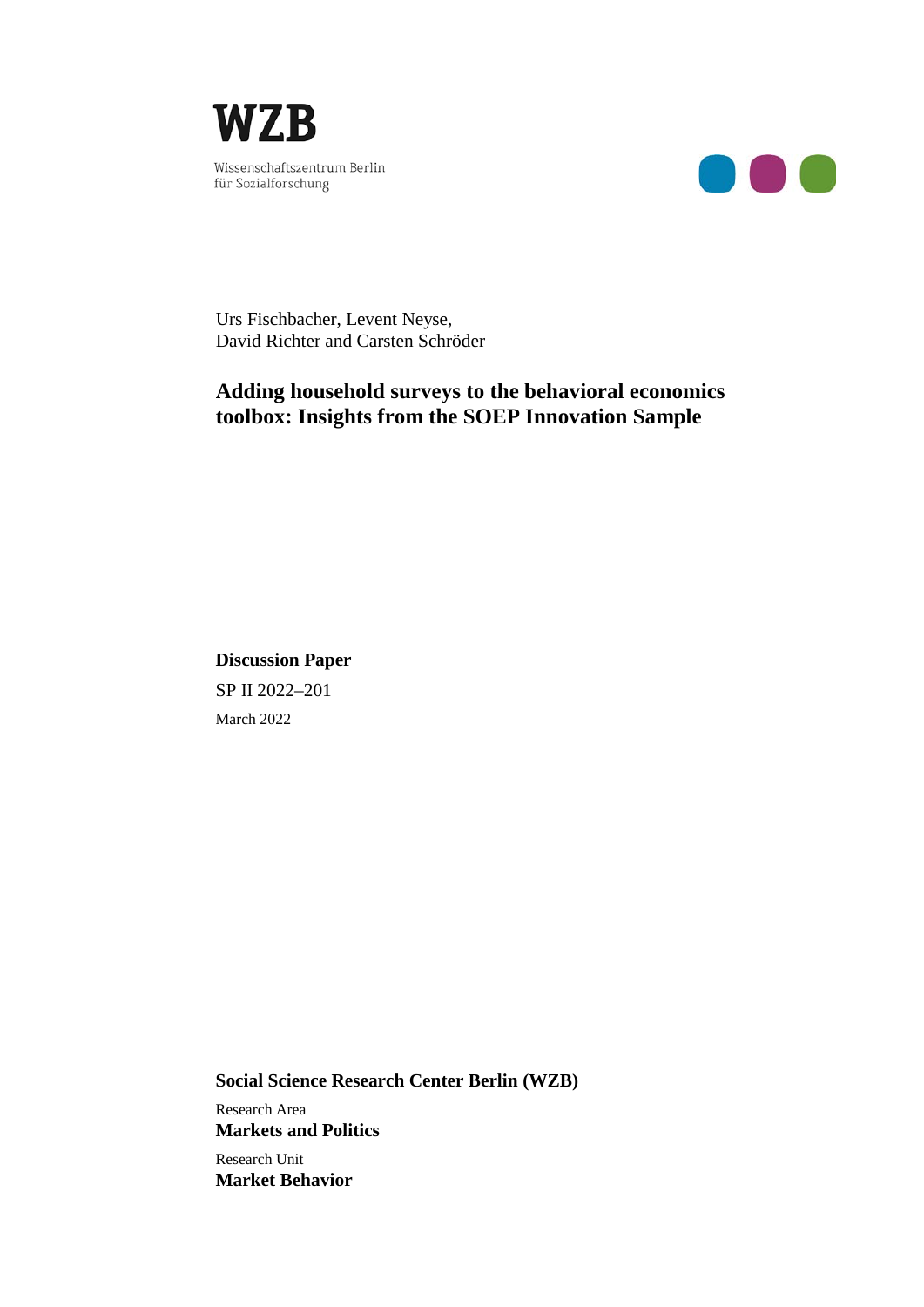Urs Fischbacher, Levent Neyse, David Richter and Carsten Schröder **Adding household surveys to the behavioral economics toolbox: Insights from the SOEP Innovation Sample**  Discussion Paper SP II 2022–201 Wissenschaftszentrum Berlin für Sozialforschung (2022)

Copyright remains with the author(s).

Affiliation of the authors: **Urs Fischbacher<sup>1</sup>** ,\*, **Levent Neyse2,3,4**, **David Richter3,5**, and **Carsten Schröder3,5** <sup>1</sup>University of Konstanz, Thurgau Institute of Economics, Konstanz, Germany **2** Berlin Social Science Center (WZB), Berlin, Germany **3** German Institute for Economic Research (DIW), Socio-Economic Panel, Berlin, Germany **4** Institute of Labor Economics (IZA), Bonn, Germany **5** Freie Universität, Berlin, Germany **\*** Corresponding Author: University of Konstanz, Department of Economics, Universitätsstrasse 10, D-

78457 Konstanz, Germany. E-mail: urs.fischbacher@uni-konstanz.de

Discussion papers of the WZB serve to disseminate the research results of work in progress prior to publication to encourage the exchange of ideas and academic debate. Inclusion of a paper in the discussion paper series does not constitute publication and should not limit publication in any other venue. The discussion papers published by the WZB represent the views of the respective author(s) and not of the institute as a whole.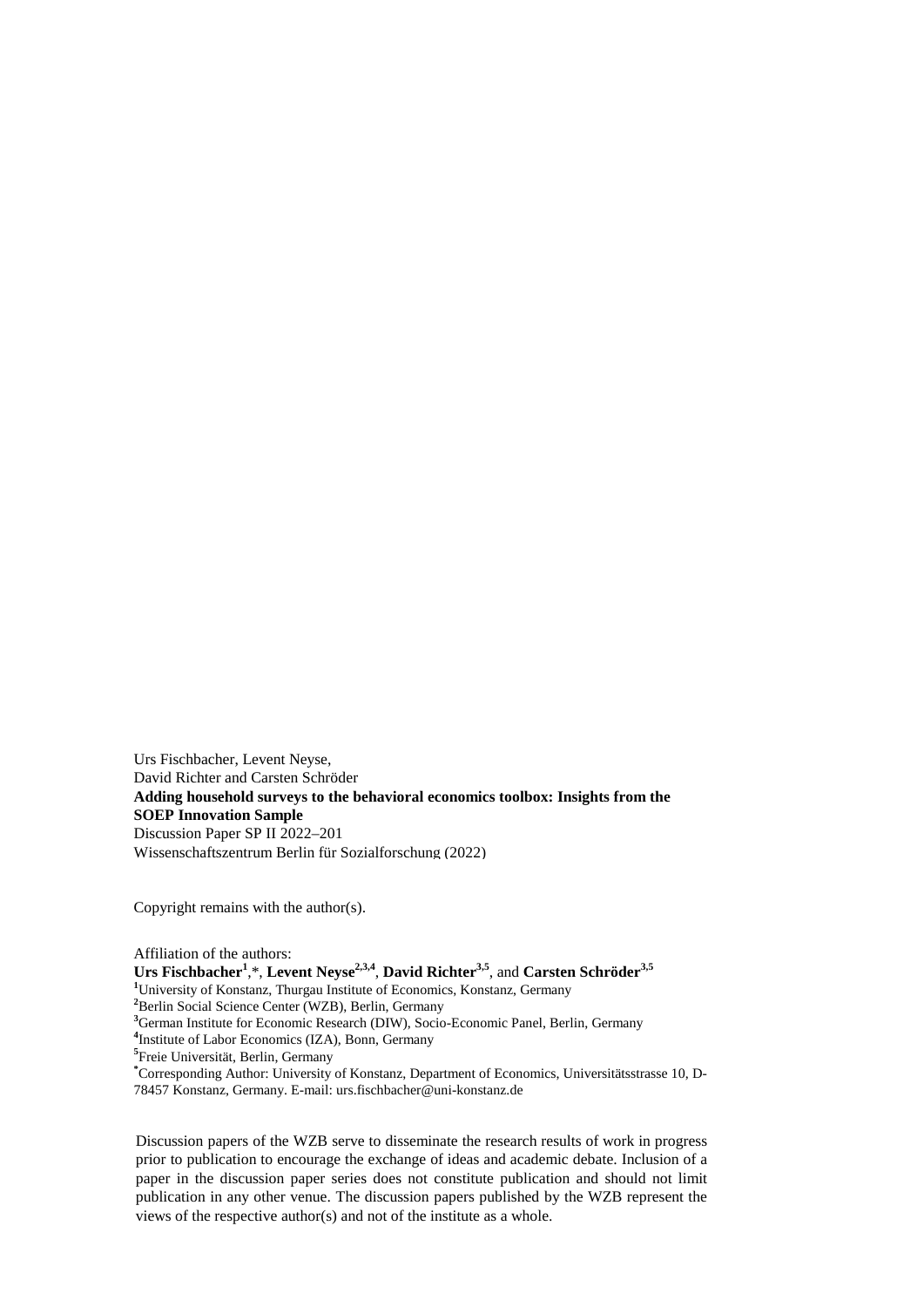# <span id="page-2-0"></span>Adding household surveys to the behavioral economics toolbox: Insights from the SOEP Innovation Sample

Urs Fischbacher<sup>1,\*</sup>, Levent Neyse<sup>2,3,4</sup>, David Richter<sup>3,5</sup>, and Carsten Schröder<sup>3,5</sup>

<sup>1</sup>University of Konstanz, Thurgau Institute of Economics, Konstanz, Germany <sup>2</sup>Berlin Social Science Center (WZB), Berlin, Germany

<sup>3</sup>German Institute for Economic Research (DIW), Socio-Economic Panel, Berlin, Germany 4 Institute of Labor Economics (IZA), Bonn, Germany <sup>5</sup>Freie Universität, Berlin, Germany

\*Corresponding Author: University of Konstanz, Department of Economics, Universitätsstrasse 10, D-78457 Konstanz, Germany. E-mail: urs.fischbacher@uni-konstanz.de

#### Abstract

Integrating economic experiments into household surveys provides unique possibilities. We introduce the German Socio-Economic Panel's Innovation Sample (SOEP-IS), which offers researchers detailed panel data and the possibility to collect personalized experimental and survey data for free. We present the options that this provides and give examples illustrating these options.

Keywords: Experiments, Household Survey, Panel Study, Economic Methods, Economic Preferences, Behavioral Economics, SOEP

JEL Codes: C83, C9, D1, D9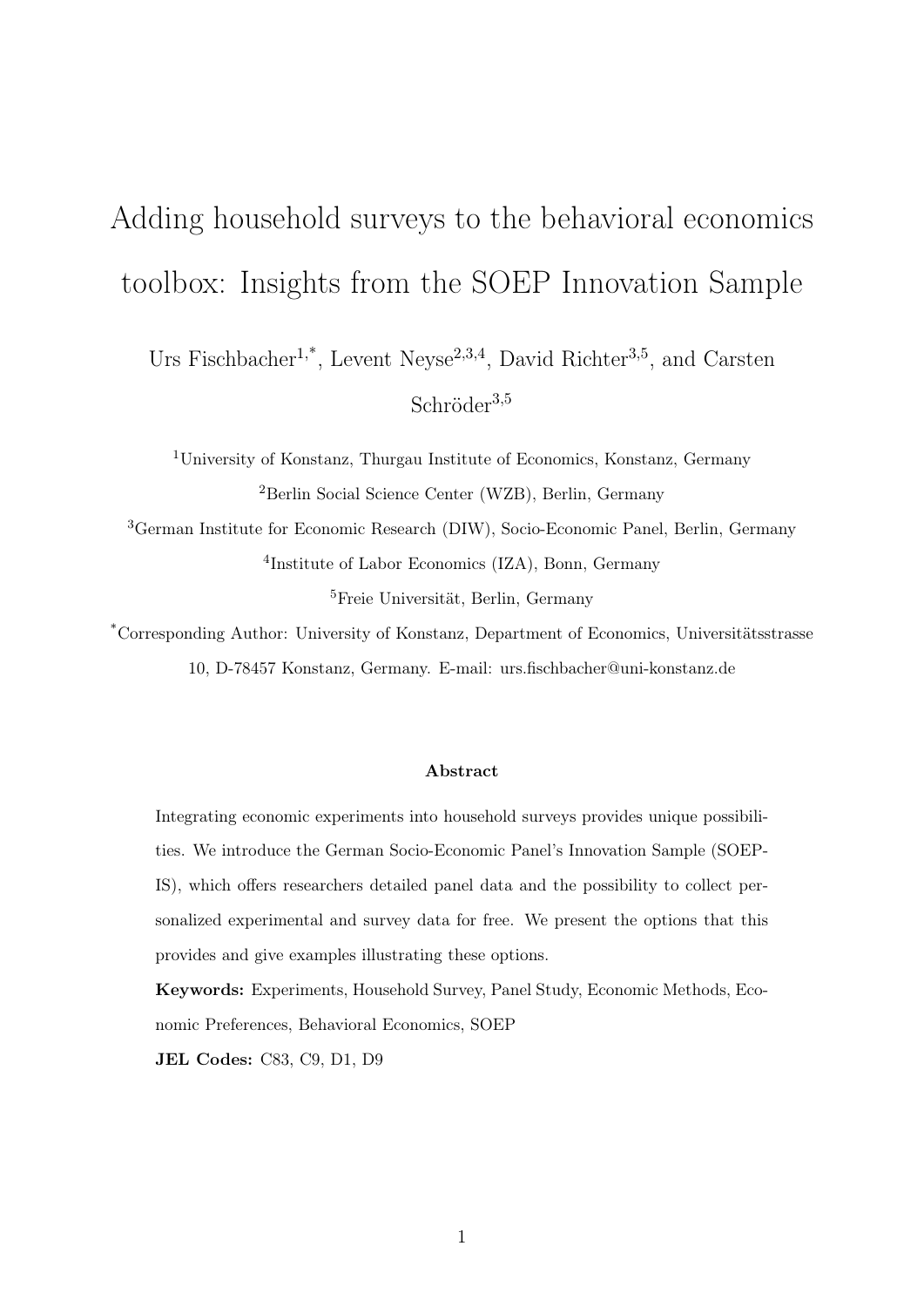# 1 Introduction

Laboratory experiments are one of the most important methods in the toolbox of behavioral economics as they offer a highly controlled environment to understand economic behavior. One of the most important advantages lies in the possibility to use monetary incentives to set up specific controlled economic environments. This allows constructs to be defined in a parametric way and, in particular, it allows measuring economic preferences. Despite their strengths, laboratory experiments have certain limitations. They are not based on representative samples and have no panel dimension. There is also limited data on participants available (e.g., health, income, wealth, or family background). Some of these shortcomings are tackled by approaches such as field or online experiments.

In this article we discuss what household panels can offer behavioral economists. Clearly, integrating experiments into panel studies is not a new approach in behavioral research. There are many important studies that benefited from household survey data (e.g. Bellemare and Kröger, [2007;](#page-16-0) Bellemare et al., [2008;](#page-16-1) Dimmock et al., [2016;](#page-17-0) Dohmen et al., [2011;](#page-17-1) Falk et al., [2018;](#page-17-2) Fehr et al., [2003;](#page-17-3) Von Gaudecker et al., [2011](#page-18-0) and a large proportion of those studies use data from German Socio-Economic Panel (SOEP), one of the longest-running socio-economic panels in the world.  $1$  Our aims are twofold in this paper: First, we introduce SOEP-Innovation Sample (IS) to behavioral economists, which offers rich, free-of-charge panel data to the research community and also the possibility to integrate economic experiments and surveys. Our second aim is to provide insights on study designs for behavioral economists in this context. To do so, we present a selection of studies that use SOEP-IS data with various designs that would be rather difficult to collect in the standard laboratory or field settings.

<sup>&</sup>lt;sup>1</sup>See Table [A3](#page-21-0) for a list of frequently used panel studies on national level.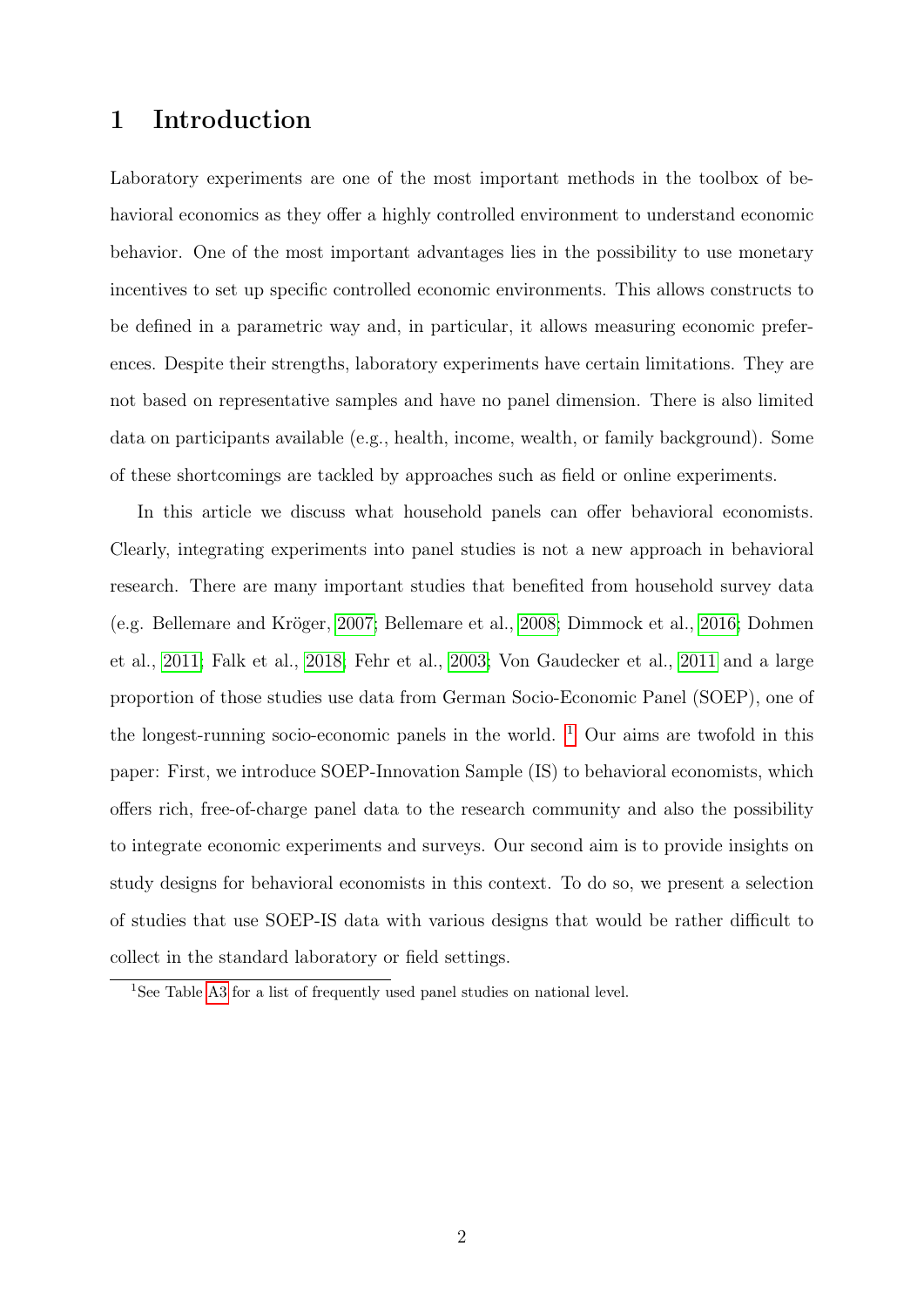# 2 The SOEP Innovation Sample

#### 2.1 Overview of SOEP-IS

The SOEP-IS is a panel study that has been running since 2012. It offers researchers the opportunity to collect data tailored to their specific research questions (see Richter, Schupp, et al., [2015\)](#page-18-1). As a result, in addition to containing a broad set of standard survey questions on socio-economic and socio-demographic background, SOEP-IS incorporates data gathered through user-designed surveys and experimental modules.

Every year, interested researchers can propose their projects to SOEP survey management. Additionally, all SOEP-IS data and the past innovation modules that are not in an embargo period are available to researchers, even if they have never proposed any innovation modules.

#### 2.2 Sample and interview procedure

SOEP and SOEP-IS are random samples of German households. In 2011, the number of respondents in SOEP-IS was 2,506 (1,504 households), with additional boost samples increasing this number to 5,633 (3,717 households) in 2018.

In 2018, the sample covered the whole adult age range from 17 to 97 years, comprising respondents with differing levels of education (15% low education; 56% medium education; and 29% high education), work situations (35% working full-time, 15% working parttime, 23% retired, 27% not working), and marital statuses (23% single, 56% married, 13% divorced, 8% widowed). In addition, 28% of respondents lived in households with children aged 16 years or younger, and in these households, the primary caregiver (usually the mother) provided yearly information on their children's development.

The whole pool of SOEP-IS participants, or a subsample thereof, can participate in a newly proposed module. In either case, the sample size requirements should be reported and justified (e.g., with power analysis) in the application. Data collection is done through computer-assisted personal interviewing (CAPI). This means that interviewers visit households personally to collect the data with the help of portable devices (e.g.,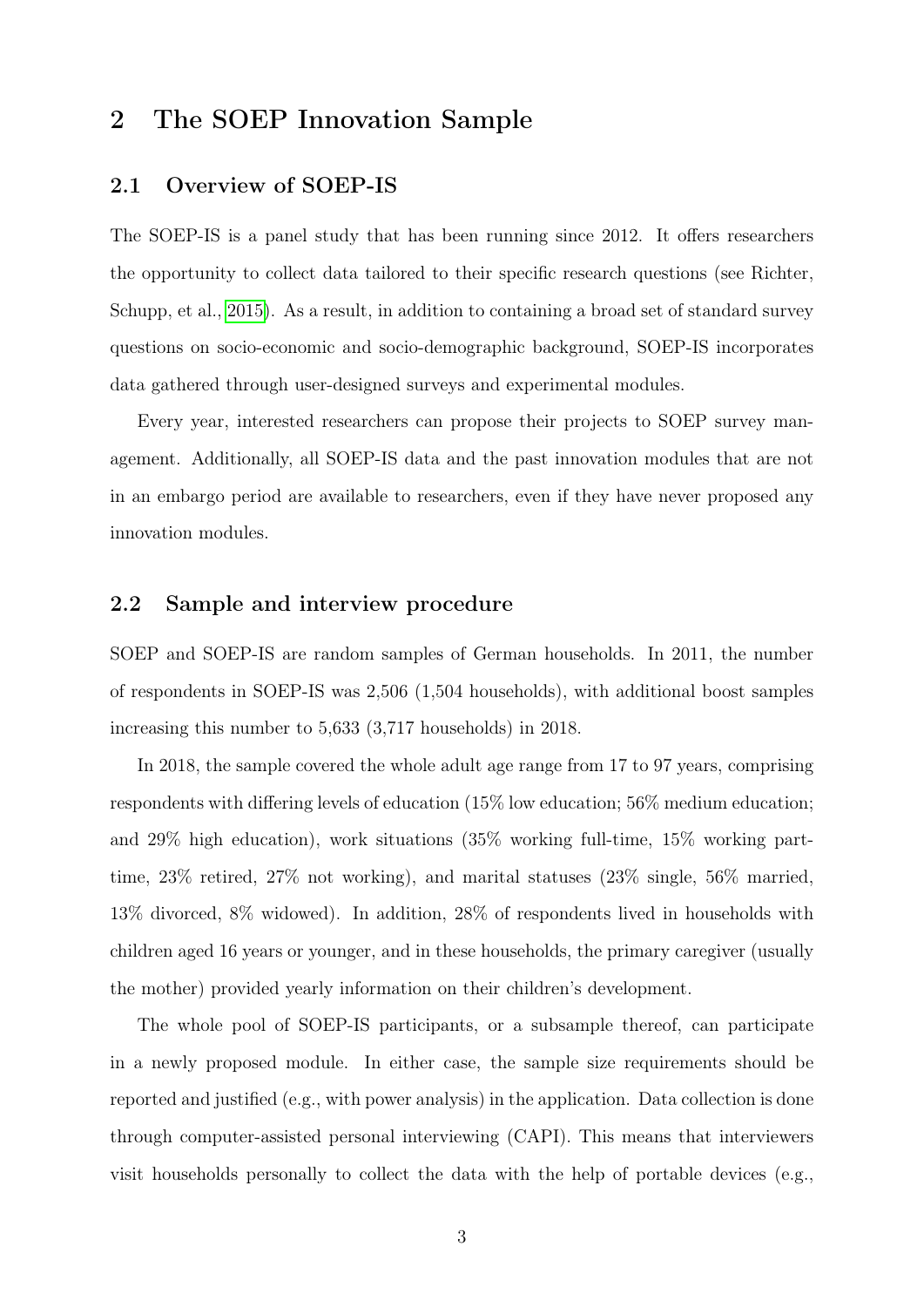laptops or tablets). In the case of tasks where anonymity is required, such as economic experiments, interviewers leave the room or home, giving the respondents space to make decisions on their own.

#### 2.3 Module submission and evaluation

Survey questions and experiments from accepted proposals (acceptance rate is around 25%) are introduced into SOEP-IS at no additional cost. Yet, applicants are expected to secure outside funding to cover the costs of any incentives for behavioral experiments or the collection of biomarkers (e.g., saliva) if envisioned by the proposal. Applicants who plan to apply for outside funding for a module can ask for a support letter from SOEP-IS. Furthermore, modules that are funded by the German Research Foundation (DFG) usually have an advantage in the selection process. All proposals are evaluated according to scientific quality, suitability, and feasibility. Table [A1](#page-19-0) presents the usual timeline for SOEP-IS applications.[2](#page-2-0)

#### 2.4 Content

SOEP-IS contains modules from various academic disciplines. With these modules, behavioral economists can address countless interdisciplinary research questions. In Table [1,](#page-6-0) we present a small set of variables that would interest behavioral economists. We also present a standard set of socio-economic variables in Table [2.](#page-6-1) The complete list of previous innovation modules and details of experiments conducted in SOEP-IS can be found in the regularly updated Kara et al. [\(2021\)](#page-18-2).

<sup>2</sup>Extensive information on SOEP-IS is provided on the website (http://www.diw.de/soep-is) and in an online resource, the SOEP-IS-Companion (http://companion-is.soep.de). The SOEP-IS-Companion is both a reference book and a practical guide. It provides information about the different questionnaires, the composition of the sample, and the structure of the data.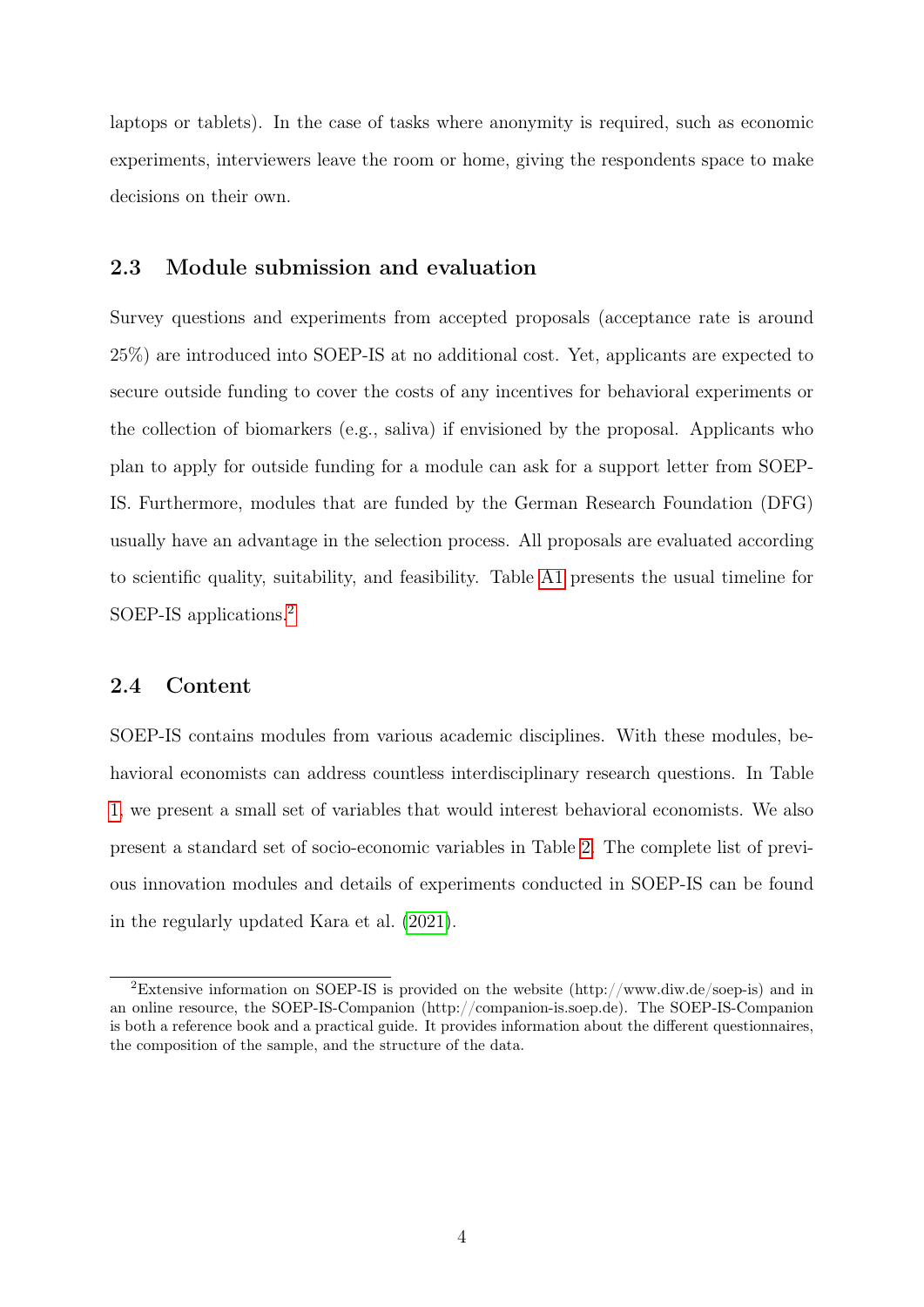<span id="page-6-0"></span>

|                  | Behavioral variables<br>Year $\angle$ N |                             | <b>Notes</b>               |
|------------------|-----------------------------------------|-----------------------------|----------------------------|
| $\mathbf{1}$     | Risk attitudes                          | Every Year / Full Sample    | Self-reported Likert scale |
| $\overline{2}$   | Time preferences                        | $2014 /$ Full sample        | Self-reported Likert scale |
| 3                | Patience / impulsivity                  | $2013, 2018 /$ Full sample  | Self-reported Likert scale |
| 4                | Reciprocity                             | $2015 /$ Full Sample        | Self-reported Likert scale |
| 5                | Locus of control                        | 2017 / Full Sample          | Self-reported Likert scale |
| $\boldsymbol{6}$ | Trust                                   | 2013, 2018 / Full Sample    | Self-reported Likert scale |
| 7                | Life satisfaction                       | Every Year / Full Sample    | Self-reported Likert scale |
|                  | in different domains                    |                             |                            |
| 8                | Cognitive abilities                     | $2020 / \text{Full Sample}$ | 3 Item CRT; procedure      |
|                  |                                         |                             | includes beliefs about     |
|                  |                                         |                             | self and others            |
| 9                | Personality scales                      | $2013, 2015, 2017$ /        | $Big-5$                    |
|                  |                                         | Full Sample                 |                            |
| 10               | Overconfidence in                       | $2014 /$ Full Sample        | Non-incentivized           |
|                  | different life domains                  |                             | overplacement questions    |
|                  |                                         |                             | in different domains       |
| 11               | Domain-specific                         | $2014 /$ Full Sample        | Self-reported Likert scale |
|                  | risk preferences                        |                             |                            |
| 12               | Honesty                                 | $2020 / N \sim 2,200$       | Dice-rolling game          |
|                  |                                         |                             | (incentivized)             |
| 13               | Social comparison                       | $2018 / N \sim 1,500$       | <b>INCOM</b>               |
|                  |                                         |                             | social comparison scale    |

Table 1: A selection of focal variables relevant for behavioral economists

Table 2: A selection of background socio-economic variables

<span id="page-6-1"></span>

|   | Date of birth     | 9  | Children                        |
|---|-------------------|----|---------------------------------|
| 2 | Gender            | 10 | Job experience                  |
| 3 | Education         | 11 | Region of residence             |
|   | Occupation        | 12 | Working hours                   |
| 5 | Household income  | 13 | Details on income               |
|   | Individual income |    | (e.g. social support, pensions) |
|   | Household size    | 14 | Living in an urban area         |
|   | Marital status    | 15 | Detailed health questions       |

#### 2.5 Data access and documentation

The SOEP Research Data Center distributes the SOEP-IS data as an independent dataset to researchers at universities and research institutes around the world for research and teaching purposes. The data from SOEP-IS modules are provided exclusively to those researchers who submitted the respective proposals up to the end of the embargo period of 12 months. After that point in time, the data are released to the entire SOEP user community for secondary analysis.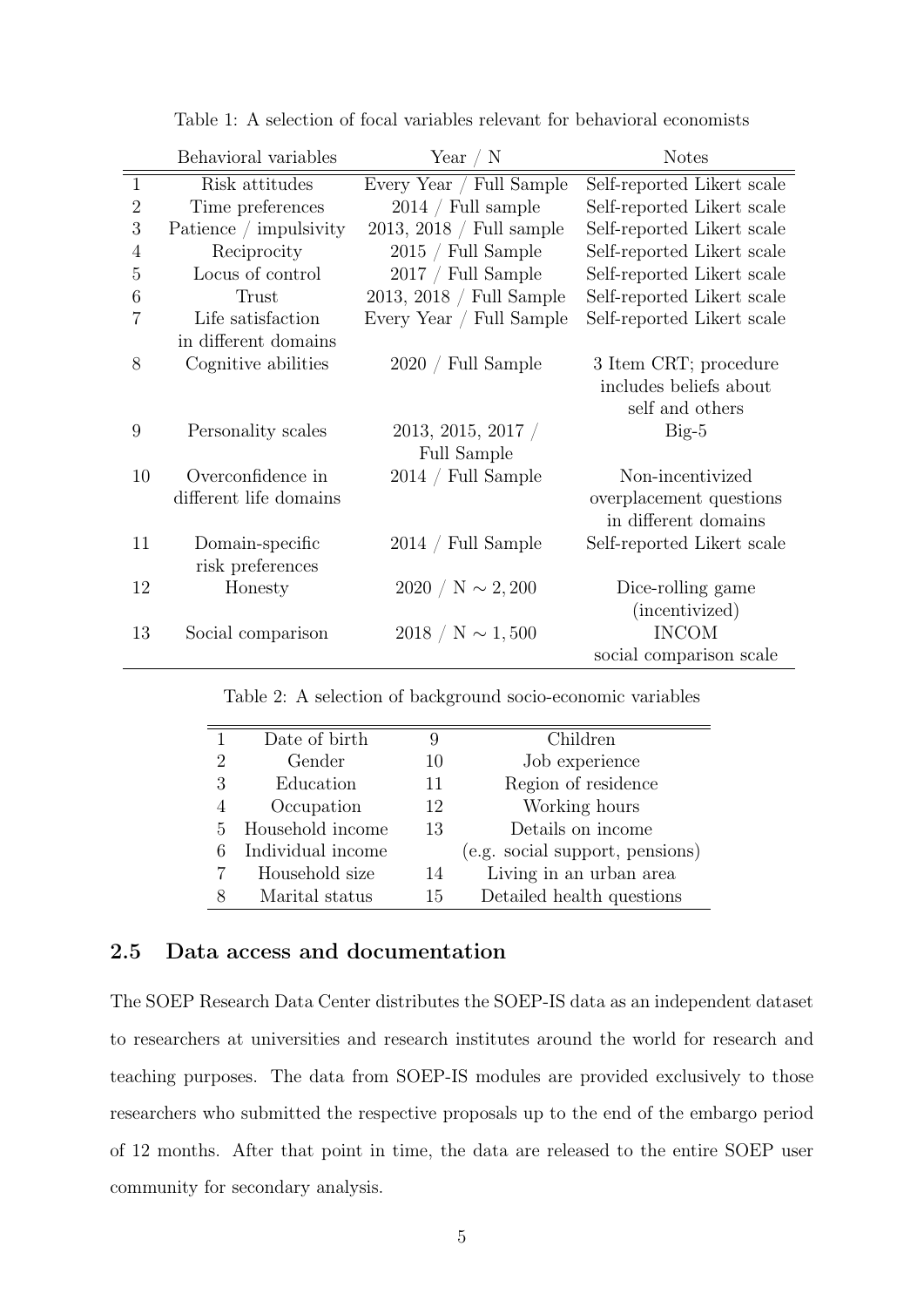The direct use of SOEP-IS data is subject to the strict provisions of German data protection law. Therefore, a signed SOEP data distribution contract is therefore a precondition for working with SOEP-IS data (http://www.diw.de/soep-contractmanagement). After the application for data use has been approved, users can download the data from SOEP servers through a secure data transfer system. The average duration of the process is 1 day.

#### 2.6 Delivery of the data

The datasets can be provided to researchers in various data formats depending on their needs. The relevant socio-economic variables and standard self-reported attitude and well-being variables (e.g., subjective well-being in different life domains, risk attitudes, patience, health conditions, etc.) are already included in the datasets released to users in "long" format (i.e., data from all survey years in a single dataset). All data from the SOEP-IS modules are in a separate dataset, which is provided in "long" format as well.

# 3 Specific advantages of SOEP-IS and panel studies

In this section we summarize specific advantages of SOEP-IS. Although our main focus is SOEP-IS in this discussion, other panel studies share some of these advantages too.

1– The possibility to integrate new modules (i.e., questions and incentivized experiments): While standard panel items, such as questions on socio-economic status, life satisfaction, and risk attitudes, constitute about half of the annual survey, the other half is reserved for the selected innovation modules. The combination of these two sets of variables makes it possible to investigate relationships between socio-economic variables and the module contents. Further, the panel structure and the possibility to re-run certain innovation modules enable researchers to study intertemporal relationships. Because information on respondents is available from previous years, it is also possible to distribute differently framed modules and treatments to various subpopulations.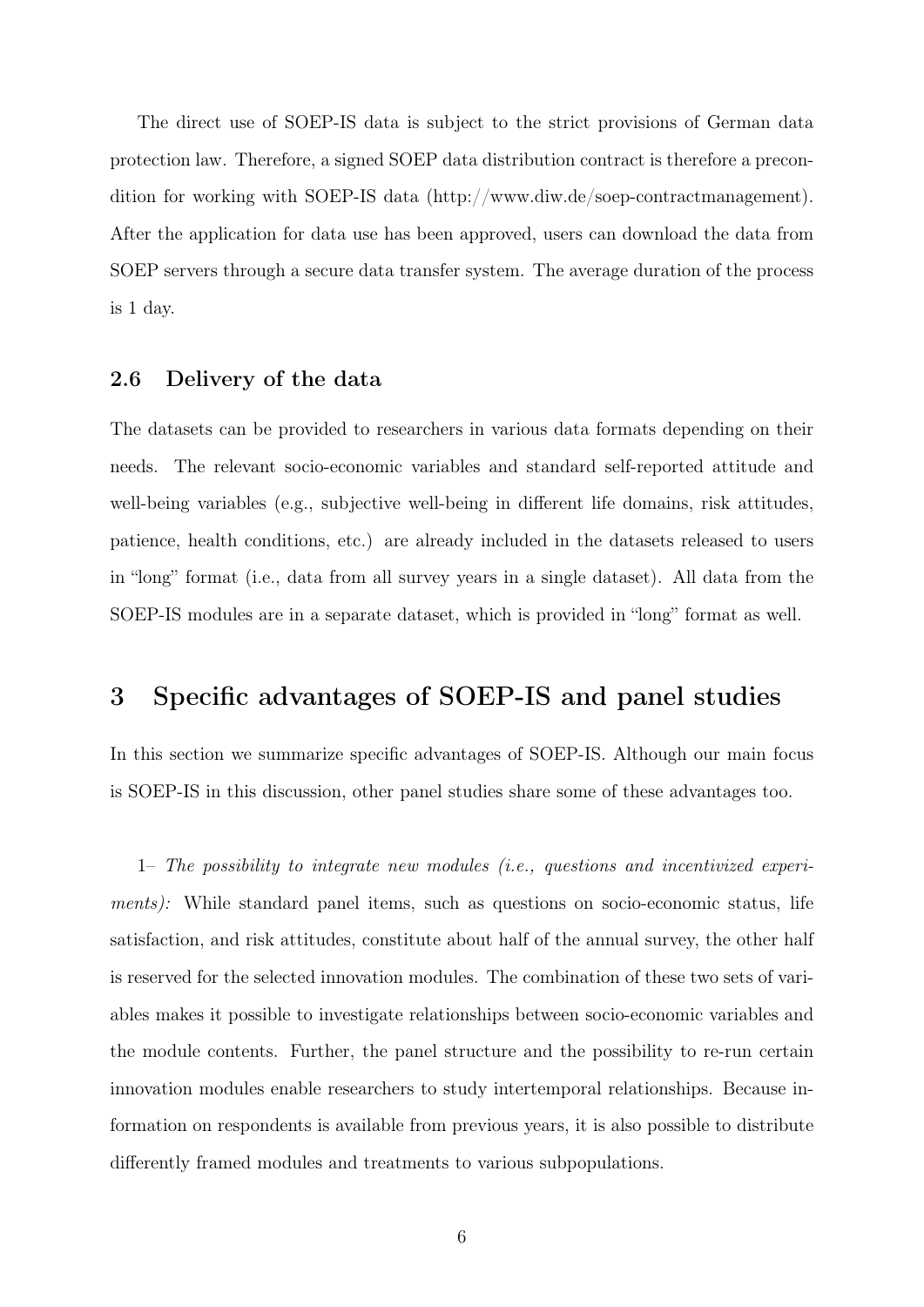A major strength of panel data is the fact that panel studies collect the same content over and over again in a comparable manner over time. This enables reliable analyses over time, but also results in a weakness of panel data: comparatively rigid content. SOEP-IS overcomes this by allowing the integration of new content, from questions to more complex experiments developed by users themselves.

2– Annually collection of longitudinal data: Panel data on stated preferences can be used to study whether the assumption of time-invariant exogenous preference parameters is correct. SOEP-IS also allows researchers to track respondents over their life courses and to combine this information with specific complementary information from innovative modules or experiments. It thus allows assessments of whether the estimated parameters explain people's decisions across the life course. Panel attrition is generally low in the SOEP (below 10% per year) and the same is true for SOEP-IS.<sup>[3](#page-2-0)</sup> In addition, the characteristics of drop-outs can be analyzed based on the data gathered in the survey years before the drop-out. Last, not but not least, the panel structure allows for causal estimation (e.g. difference in difference, regression discontinuity design or fixed effects estimation).

3– Representative & broad respondent base allowing for targeted selection (i.e., preloading) and assignment to treatments : SOEP-IS offers a special feature: Because of its panel dimension, different characteristics of respondents are known. This content can be used, for example, to design group-specific vignettes or experiments. For example, by means of a preload, a labor market experiment could be differentiated depending on respondents' employment status in the previous period, hourly wages, or qualifications.

<sup>3</sup>Only special-interest samples (e.g., refugees or high-wealth samples) have higher drop-out rates.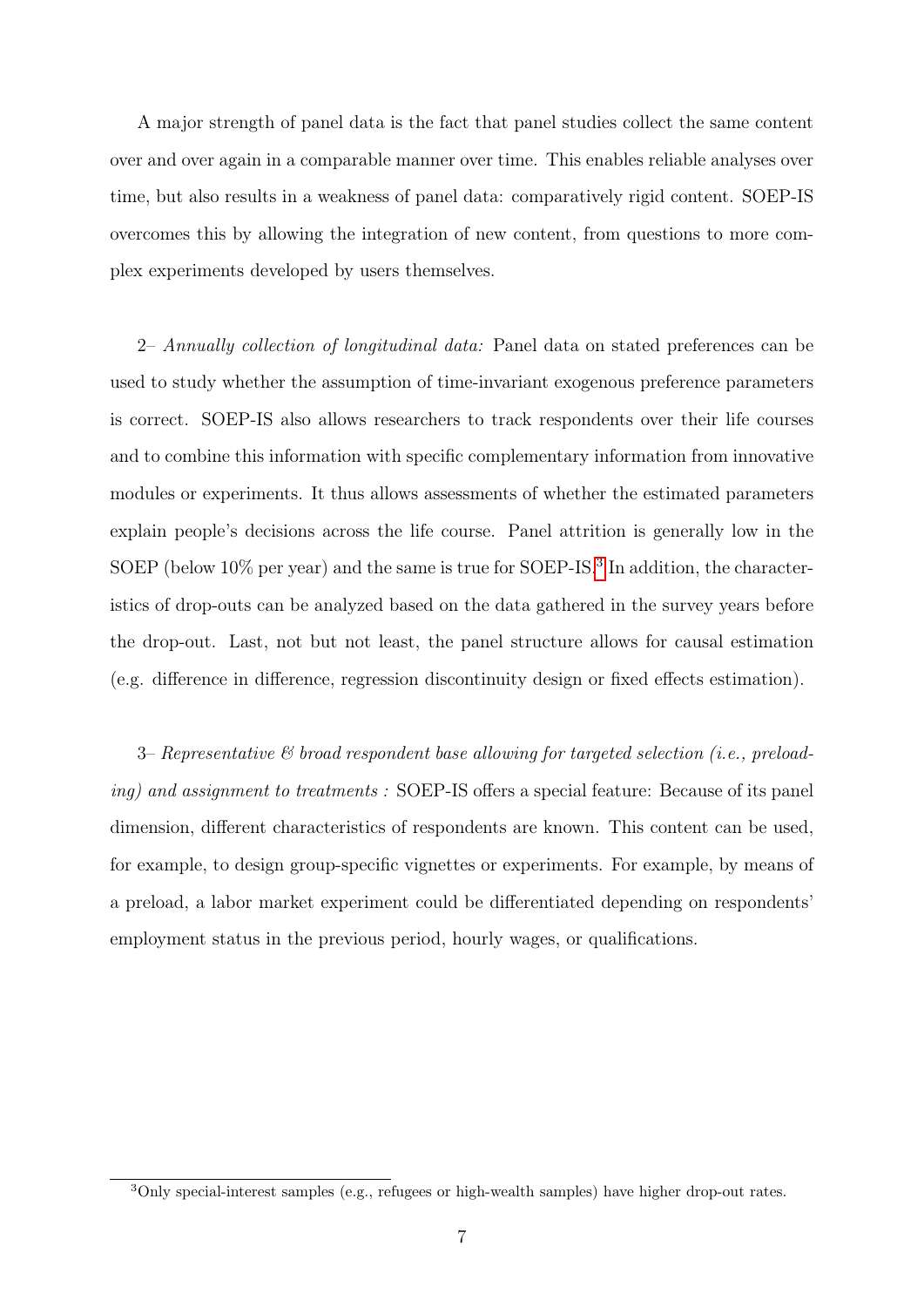#### 4– Combining household panel and experiment data

4a– Cross-validation of information from survey questions and experimental settings: It is sometimes argued that the contents of simple surveys may be invalid because people do not always mean what they say (Bertrand and Mullainathan, [2001\)](#page-16-2). Therefore, it is important to check construct validity using incentive-compatible survey forms. Here, panel studies offer a variety of options, such as a split design with incentivization of a subsample.

4b– Possibility to measure preference parameters (e.g. risk or time preferences) and link them to economic variables in the panel: SOEP-IS can be used to test whether stated preferences have an effect on behavior—for example, whether risk or time preferences affect savings behavior or investments. Rich content of the panel enables detailed analyses to infer causal relationships and control for numerous other factors that can affect the examined relationships.

4c– Replication and external validation of lab experiments: Laboratory experiments face two questions of generalizability: First, can the results in the laboratory situation be transferred to a real-life situation —Is behavior in a real effort task in the lab comparable to behavior in the workplace? Second, can the laboratory experiments, which are usually based on small (selective) samples, be generalized to the population? SOEP-IS has comparative strengths in both respects: On the one hand, participants are familiar with the survey environment and, on the other hand, the sample is large and random. Thus, SOEP-IS provides an important option for large-scale replication of laboratory experiments.

As a supporter of good scientific practice and open science, SOEP-IS invites (but not obliges) applicants whose proposals have been accepted to pre-register their hypotheses and pre-analysis plans in an online repository. In line with this view, the standard SOEP-IS module application requires certain details of the modules to be specified, including the dependent and independent variables, planned analyses, and power calculations. These requirements aim to encourage researchers to plan their study even before data collec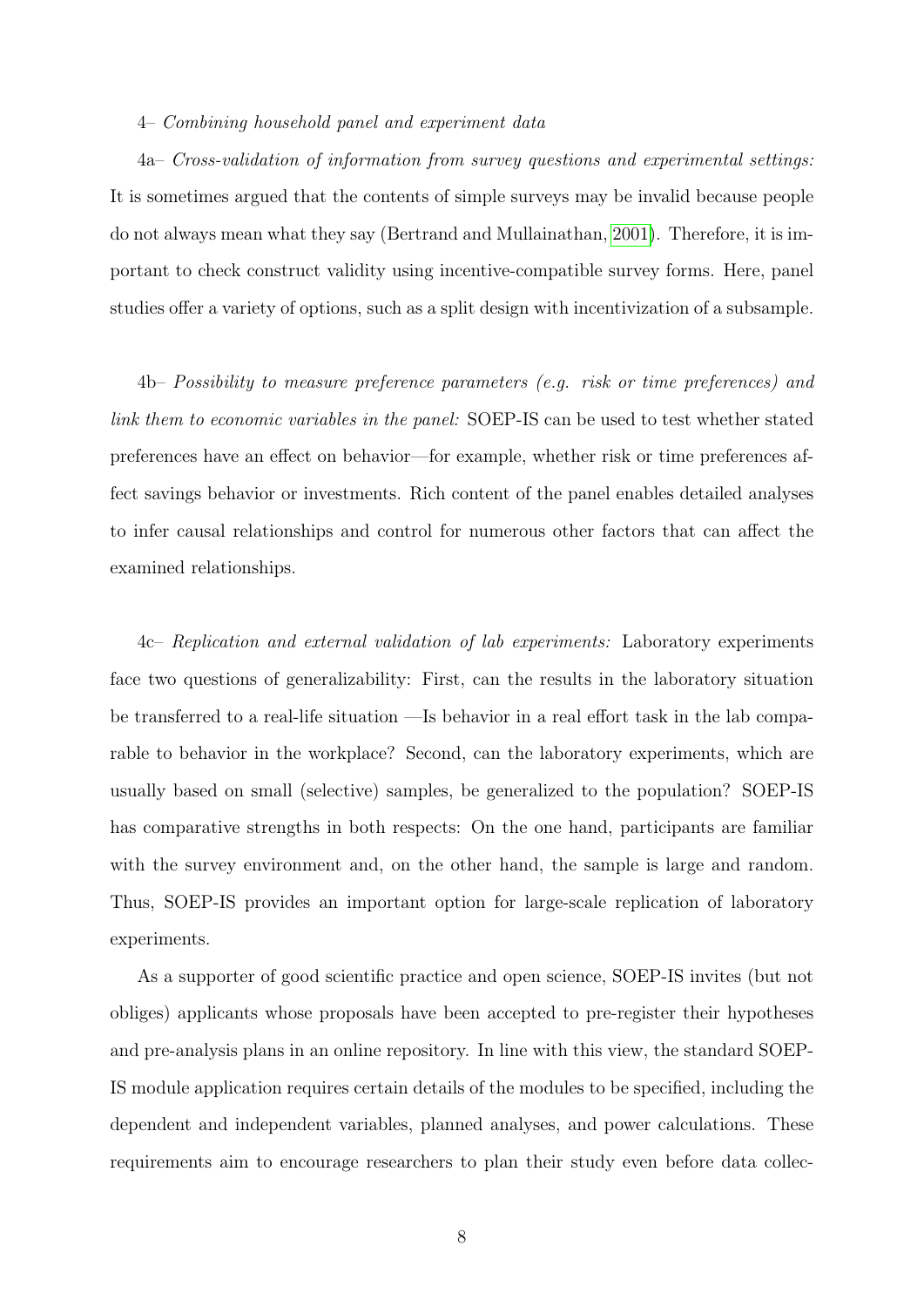tion. One of the key concerns of the SOEP-IS team is that the data are abandoned, for example, in case of a null result. To tackle this issue, the team allocates these modules to graduate students and young researchers after the embargo period and supports them in writing their own articles with the data. If they choose not to write papers with the data, SOEP-IS stores the cleaned data and analysis code for future users.

5– Permanent scientific data infrastructure: The data are collected, processed, and archived anew every year. As a result, the time frame over which respondents can be observed expands over time. This increases the potential for intertemporal analysis. With the data, it is now even possible to implement analysis concepts in which stated preference parameters measured "today" are explained by respondents' histories, and in which both serve as explanatory variables for decisions in later years. For example, behavioral questions such as "How is support for higher taxes shaped by income changes and risk preferences?" or "How do risk preferences and income interact over the life course?" can easily be investigated in a panel study. The appendix provides an illustration of an analysis based on SOEP-IS data on income redistribution.

6– Providing data that are shared by several disciplines fosters interdisciplinary research: Although scientists often have excellent subject-specific knowledge, they sometimes overlook what is happening in other disciplines. In fields such as behavioral economics and psychology, as well as at the interface between educational science, economics, and sociology, a look at neighboring disciplines can often provide new impulses. SOEP-IS offers researchers from all disciplines the opportunity to jointly develop and evaluate survey content, thereby gaining more comprehensive insights than through a single-discipline approach.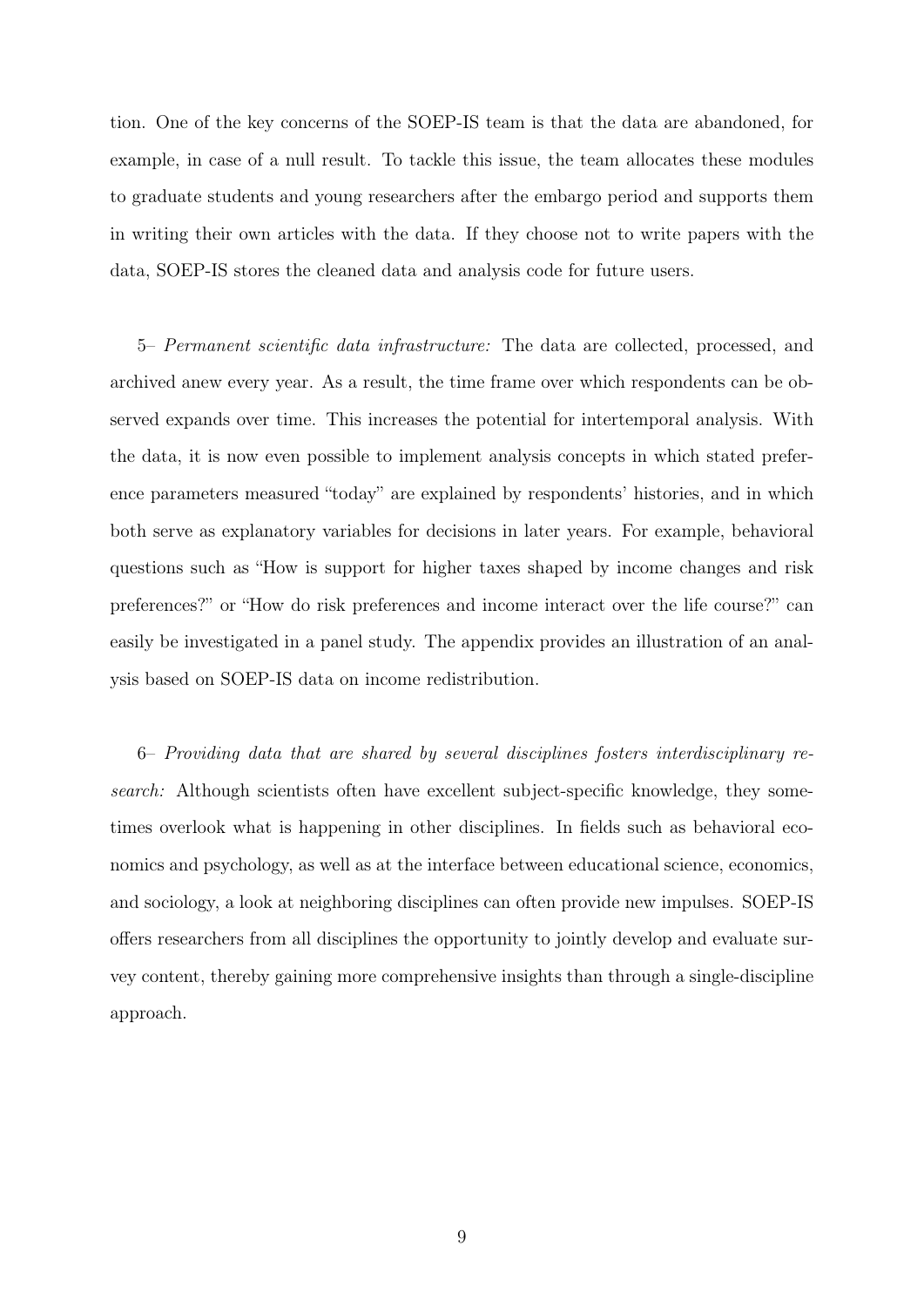### 4 Study designs from previous modules

As outlined in the previous subsection, SOEP-IS offers various opportunities to investigate research questions about economic behavior. In this section, we present a selection of studies that use SOEP-Core and SOEP-IS data, which can serve as examples for researchers who wish to utilize household surveys in their studies. Note that we neither provide an extensive literature review, nor do we discuss the results of these studies; rather we provide examples that illustrate the specific advantages of the use of experiments in a household survey.

#### 4.1 Advantages of rich available data

#### 1– Household data and lab experiments can complement each other:

Although we highlight the importance of moving beyond the lab, we do not imply a superiority of household surveys over lab experiments. A number of studies have benefited from both lab experiments and SOEP-IS (or SOEP-Core) data to investigate their research questions.

Integrating the first economics experiment module in SOEP-IS (2012), Breunig et al. [\(2021\)](#page-17-4) study investment decisions of nearly 1,200 respondents. In this module, respondents decide whether to invest their endowments in a safe or a risky asset where payoffs are tied to Germany's stock market. Besides investment decisions, the module elicits respondents' beliefs about the returns on their decisions and about the German stock market's performance in the following year. The study uses additional experimental data from the lab to investigate the findings of the survey experiment further. It is a good example of how experimental data collected in SOEP-IS can be paired with additional lab experiments to investigate specific research questions that are more difficult to disentangle in the field.

#### 2– Decisions in the lab and decisions in real life:

Risk preferences are a central construct in the behavioral sciences and one that is often used to account for choices made in diverse domains such as finance (e.g., stock market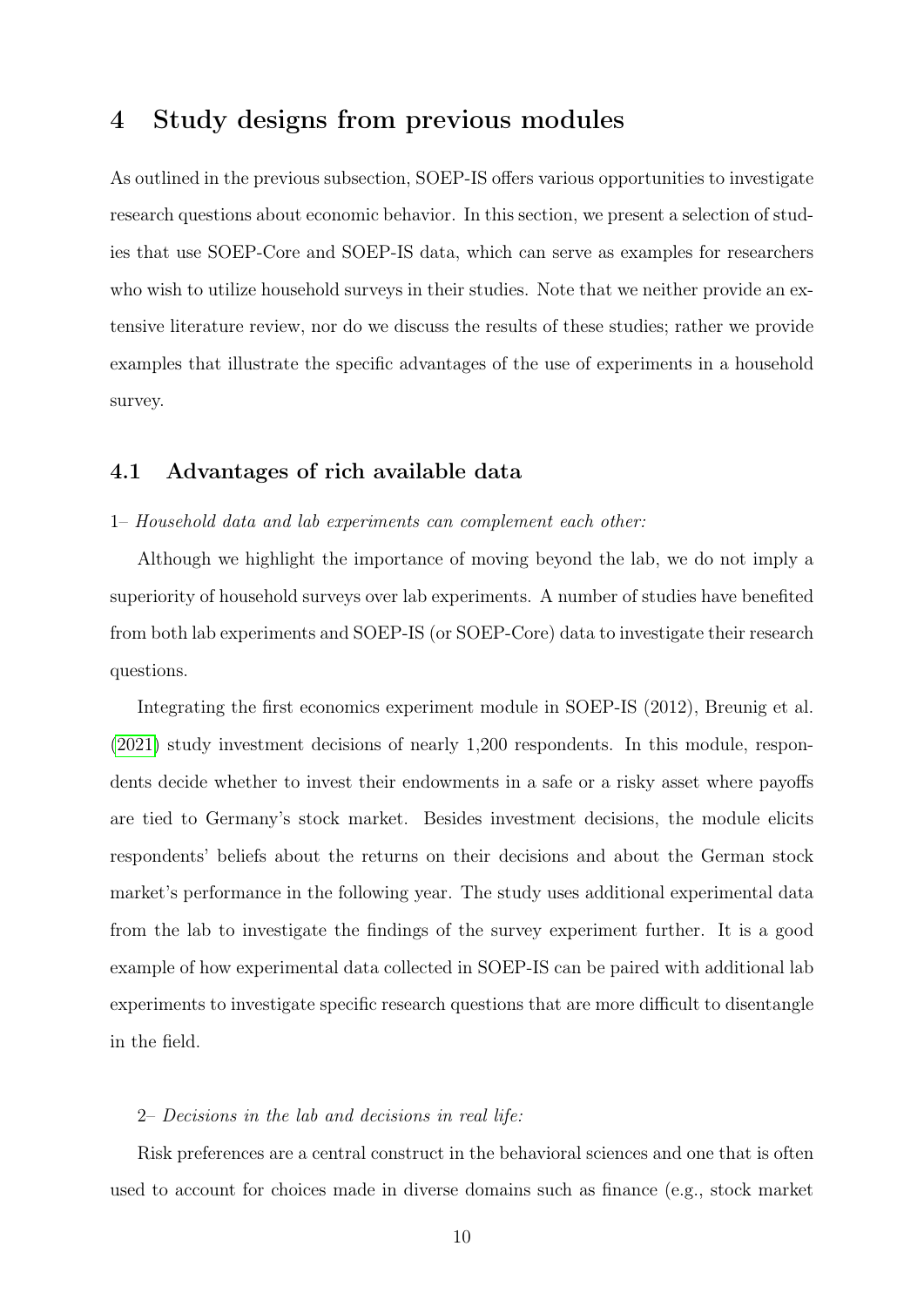investments) or health (e.g., drug use). In 2015, a behavioral experiment in SOEP-IS utilized a within-subject design to assess the predictive power of different measures of risk taking behavior: decisions based on descriptions, in which the monetary outcomes and associated probabilities of each choice option were explicitly stated (i.e., a traditional lottery task). The results suggest that demographic characteristics (age, sex) are the most reliable correlates of risk preference. Conversely, household income, fluid intelligence, and years of education were either positively or negatively associated with risk preference, depending on how risk preference was operationalized (Frey et al., [2021\)](#page-18-3).

#### 4.2 Advantages of panel structure:

#### 1– Behavioral effects of shocks and exogeneous life events:

Graeber et al. [\(2020\)](#page-18-4) use SOEP data to study how differences in regional COVID-19 infection rates alter risk preferences. Using information from the year before the pandemic and during the first months of the pandemic in Germany, they show that higher regional infection rates imply higher reductions in individual risk tolerance. Another type of shock can be new policies affecting behavior and preferences. In a recent study Fedorets and Shupe [\(2021\)](#page-17-5) investigate the impact of the German minimum wage reform on workers' reservation wages. Employing difference-in-difference strategy, the authors compare the minimum acceptable salaries of job-seekers before and after the introduction of the minimum wage reform. These studies demonstrate how panel data can be helpful in investigating the implications of shocks for behavioral outcomes and alterations in preferences.

#### 2– Endogenous life events:

Changes in preferences affecting behavior are not always triggered by exogenous and wide-ranging shocks, but also by individual changes in a person's life. Getting older, marrying, having children, losing a close relative, being laid off, or changing jobs are just a few examples. The rich set of panel data, with its large set of annually repeated socio-economic variables, make it possible to track changes in individuals' preferences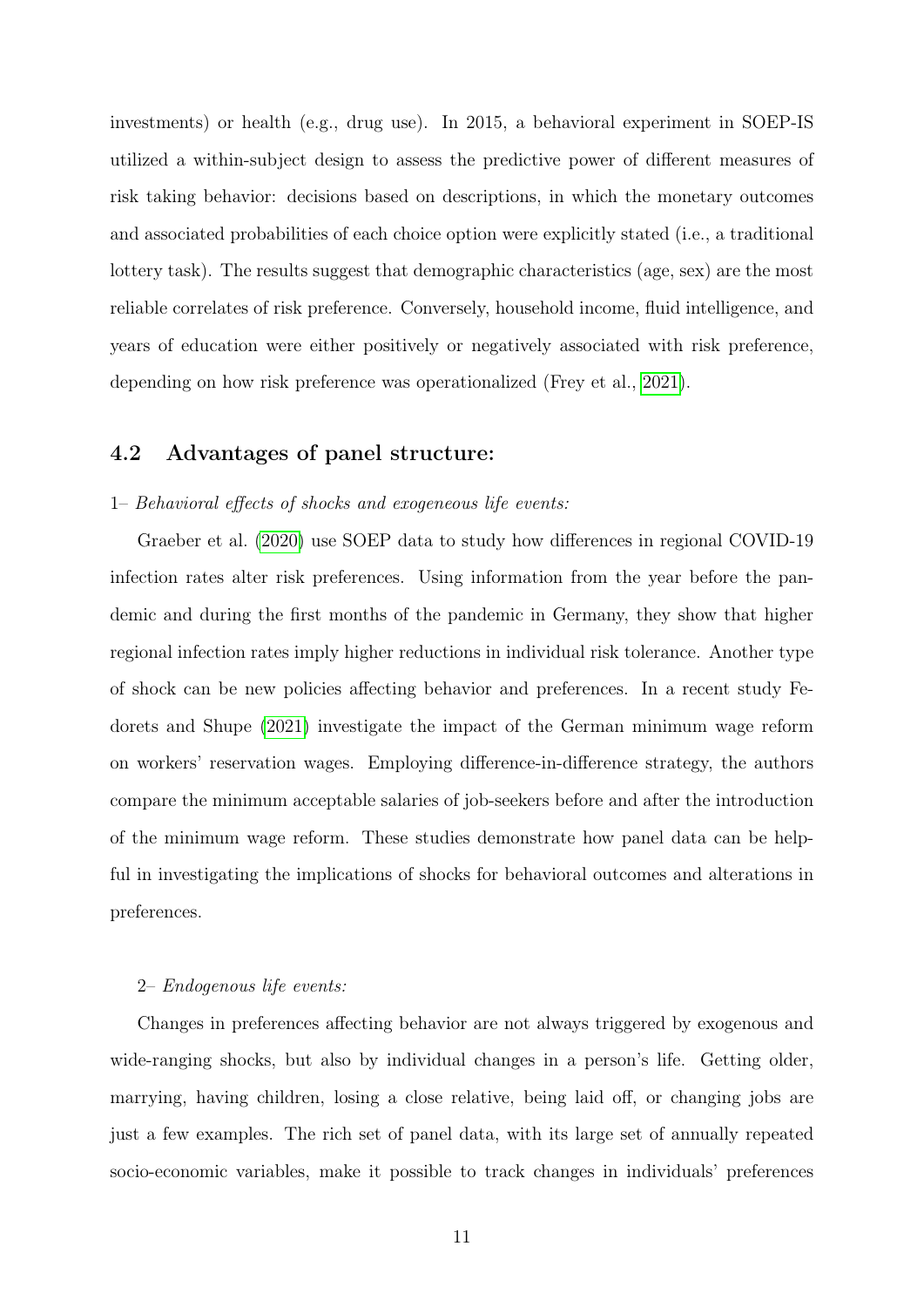and behavior. Dohmen et al. [\(2017\)](#page-17-6) used SOEP-Core data to investigate the relationship between risk attitudes and age. The risk elicitation question in SOEP-Core is identical to the one in SOEP-IS: "How do you see yourself: Are you generally a person who is fully prepared to take risks or do you try to avoid taking risks?".[4](#page-2-0)

There are numerous life-event studies using SOEP data, most of them investigating psychological research questions. For example, the study by Chopik et al. [\(2020\)](#page-17-7) investigate how optimism and pessimism change in response to life events. Another study investigates changes in sleep patterns before and after childbirth (Richter et al., [2019\)](#page-18-5).

#### 4.3 Advantages of the rich composition of the subject pool

#### 1– Tackling external validity issues with a large, representative sample:

One issue related to laboratory experiments is external validity. Panel studies can help test the external validity of results gathered in relatively small samples. For example, 2D:4D and economics preferences modules aimed to re-test the relationship between the second to fourth digit ratio (a suggested marker for prenatal testosterone exposure) and economic preferences. As prior studies had relatively small sample sizes and lacked consistent results, Neyse et al. [\(2021\)](#page-18-6) integrated a 2D:4D measurement module in the SOEP-IS. The authors investigated the relationship between 2D:4D and a set of economic preferences (risk, positive and negative reciprocity, generosity, and trust). Similarly, in the field of psychology, the study by Lautenbacher and Neyse [\(2020\)](#page-18-7) tested the relationship between 2D:4D and depression.

Another study that aimed to test lab results on the representative SOEP sample was the truth-telling module of Bosch-Rosa, Neyse, and Nosenzo (2020 SOEP-IS wave). Over 2000 experimental subjects played the truth-telling games of Fischbacher and Föllmi-Heusi [\(2013\)](#page-17-8) and Gneezy et al. [\(2018\)](#page-18-8) in randomized order. In the Fischbacher and Föllmi-Heusi [\(2013\)](#page-17-8) game, the player secretly rolls a die that determines how much money she will win. She is invited to report the number on the die without being monitored by the experi-

<sup>&</sup>lt;sup>4</sup>The risk question in SOEP is experimentally validated by Dohmen et al. [\(2011\)](#page-17-1), but there is still ongoing debate on the strengths and weaknesses of self-reported measures of risk taking and incentivized risk elicitation tasks.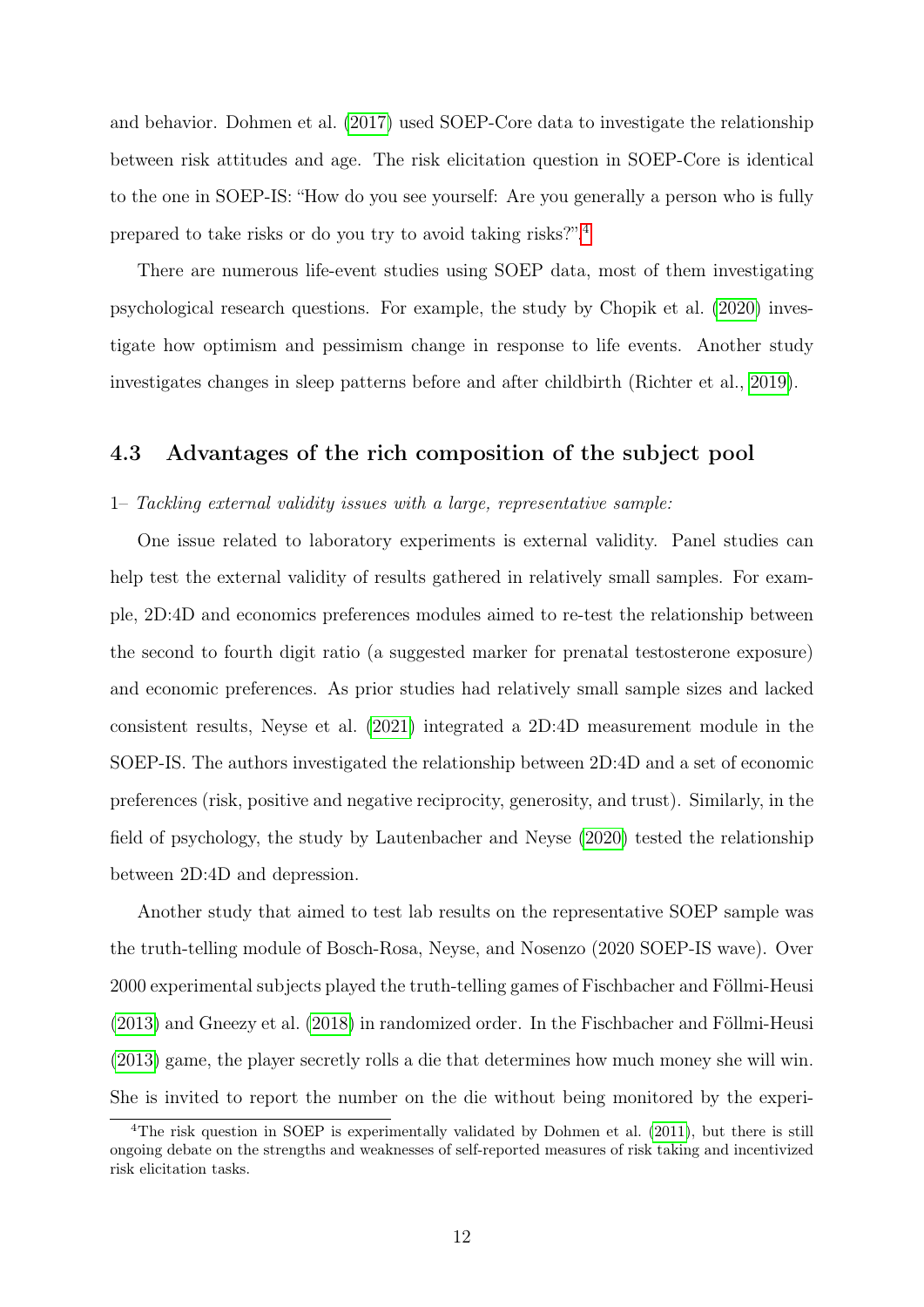menter. This means that she can misreport the number without being noticed. The latter game is the computerized version of the former, where the die is replaced with black boxes on the screen. In this version, it is possible to identify players who misreport the numbers. The module developed by Bosch-Rosa et al. aims to i) test the lab results on a representative sample; ii) investigate the socio-economic underpinnings of lying behavio; and iii) investigate the differences between the two versions of the task.

#### 2– Preloading and behavior of specific groups:

In the large majority of experimental studies, data are gathered either from student samples or from subjects who were randomly recruited in the field. While randomization is one of the crucial elements of experimental methodology that increases the generalizability of the results, it is particularly challenging to use experimental studies to study the behavior of specific groups. For example, income inequality can be integrated into experimental designs through endowment heterogeneity. Studying the impact of wealth on behavior and preferences (e.g., risk preferences of wealthy individuals), however, is not as straightforward. Since household panel surveys have cumulative information on respondents' socio-economic backgrounds, history of life events, and even their preferences, respondents can be recruited for behavioral studies based on their education level, economic preferences, profession, employment history, and many other available variables collected over years. Fossen et al. [\(2021\)](#page-17-9), for example, use SOEP-IS data to study individuals who have experience with self-employment. Furthermore, Fossen et al. [\(2020\)](#page-17-10) study the risk preferences of a socio-economic group that is rarely found in household surveys but that is now covered in the SOEP: millionaires.

#### 3– Getting more personal: household behavior:

While a large set of experiments focus on individual decisions, there is a growing body of literature on collective decision making and decision making for others. These studies often depend on random matching protocols, where anonymous subjects are matched in the laboratory setting. On the one hand, the anonymity of the laboratory helps re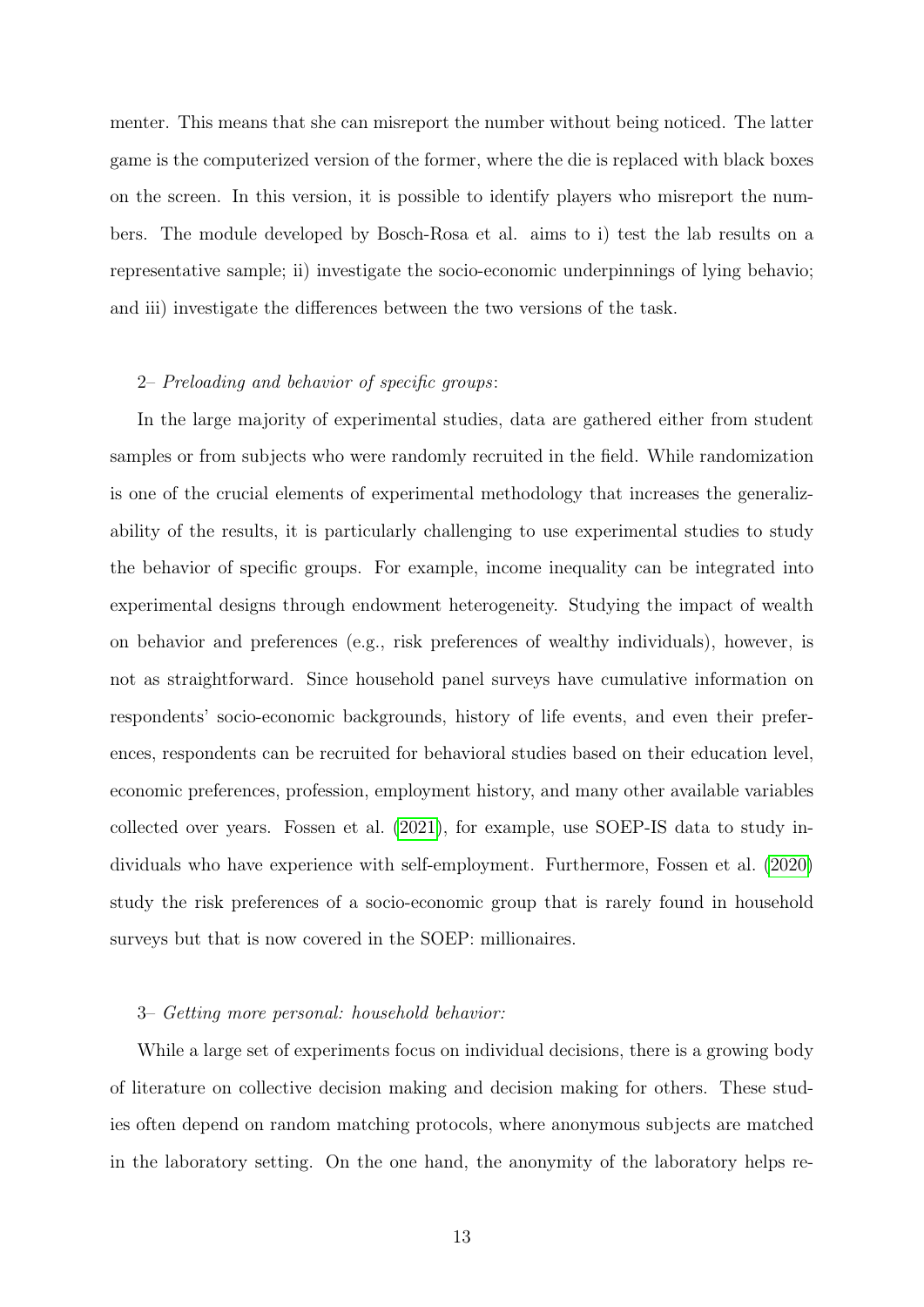searchers to investigate economic decisions in a setting where personal interactions and biases are isolated. For example, generosity that an anonymous dictator game elicits in the lab setting is based on an actual monetary decision that is not aimed at a particular individual but at an anonymous participant. While this is an advantage for specific research questions such as "are people solely interested in maximizing their own profits, or do they have other-regarding preferences?", it is relatively difficult to investigate behavior in people's actual relationships. In real-life situations, individuals may consider how their decisions will affect relatives. Parents making investment decisions, for instance, are usually well aware that their decisions will directly affect their children. Such decisions are difficult to address in the laboratory but ideal to study in household surveys. Engel et al. [\(2018\)](#page-17-11), for example, elicit risk decisions of household members who make decisions for themselves and also for other members of the household. Existence of decision patterns at the household level might also suggest that household surveys are helpful in studying generational spillovers of certain preferences, decisions, and behaviors. In another study, Bacon et al. [\(2014\)](#page-16-3) study the correlation of risk attitudes between spouses.

# 4.4 Good scientific practice: Replication, reproducibility, and open science

Replication and reproducibility are two important components of good scientific practice. While SOEP-IS serves as an ideal platform for testing lab results and findings gathered from small samples, it is also a good resource for replication studies. In their recent direct replication study, Fossen et al. [\(2021\)](#page-17-9) retest the findings of Nicolaou et al. [\(2018\)](#page-18-9), which investigates the relationship between testosterone and the tendency to engage in entrepreneurship. Using data going back to 1998, the study investigated both the history of self-employment and respondents' willingness to be self-employed in the near future.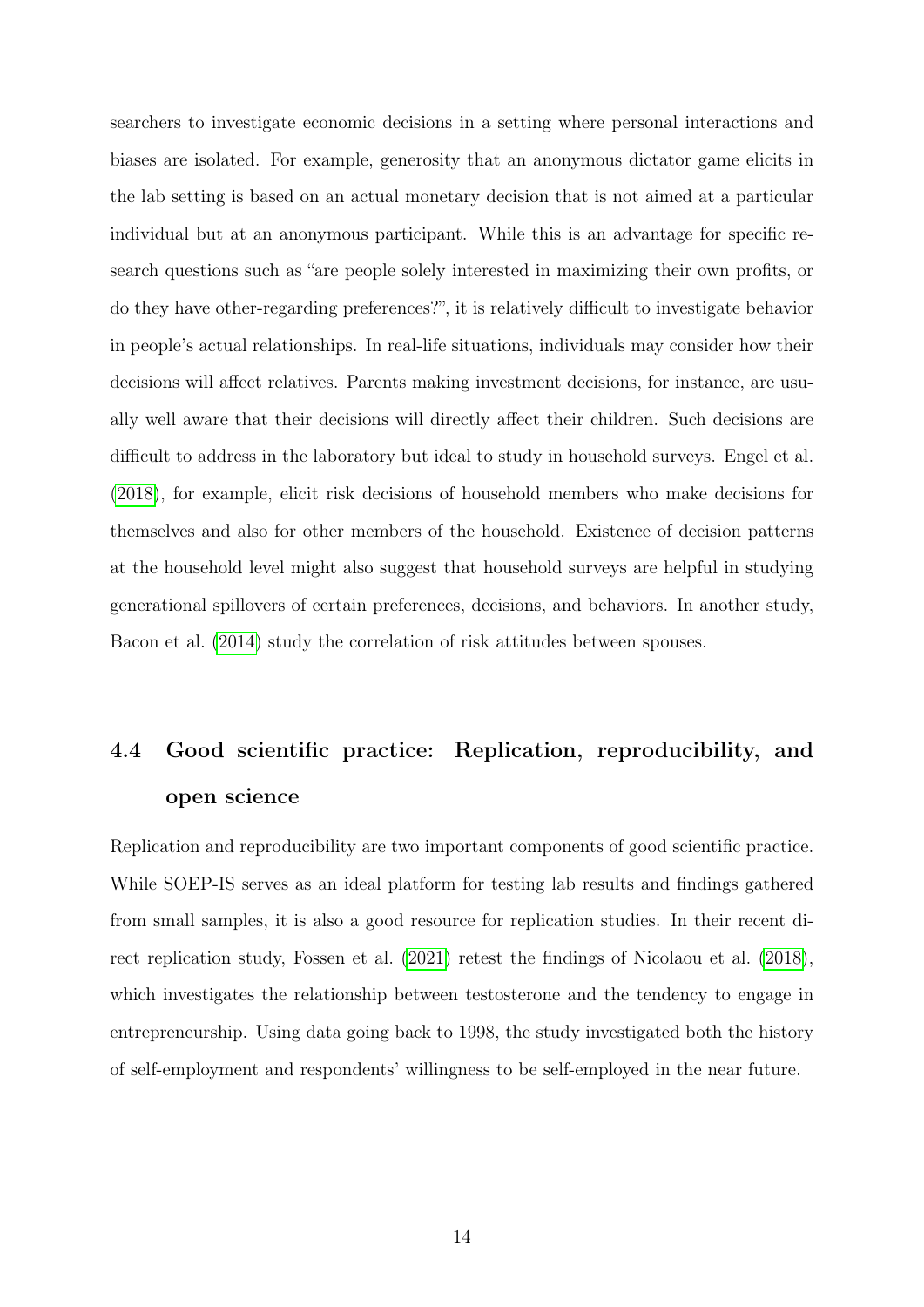### 5 Conclusion and Discussion

In this paper, we presented SOEP-IS, which offers rich, free, panel data to researchers along with the possibility to conduct innovative investigations with participants of a representative panel. This includes economic experiments. We then present a list of study designs based on previous studies that use SOEP and SOEP-IS data. Our purpose is to inform behavioral economists that panel studies are an ideal platform to validate laboratory findings and ask certain research questions that are rather difficult to investigate in standard experimental settings.

We argue that panel studies and experimental methods can complement each other, thus enriching the research of behavioral economists. On the one hand, the richness of the established household panels, with panel dimensions, representative samples, and the possibility to track heterogeneities with interdisciplinary data are only some of the advantages. On the other hand, panel studies have certain drawbacks, such as limited control, long waiting times when integrating new modules, or having time restrictions in data collection. Despite their limitations, adding panel surveys to the behavioral economists' toolbox can help understand economic behaviors further.

# References

- <span id="page-16-3"></span>Bacon, P. M., Conte, A., & Moffatt, P. G. (2014). Assortative mating on risk attitude. Theory and Decision,  $77(3)$ , 389-401.
- <span id="page-16-0"></span>Bellemare, C., & Kröger, S. (2007). On representative social capital. European Economic Review,  $51(1)$ , 183-202.
- <span id="page-16-1"></span>Bellemare, C., Kröger, S., & Van Soest, A. (2008). Measuring inequity aversion in a heterogeneous population using experimental decisions and subjective probabilities. Econometrica, 76 (4), 815–839.
- <span id="page-16-2"></span>Bertrand, M., & Mullainathan, S. (2001). Do people mean what they say? implications for subjective survey data. The American Economic Review, 91 (2), 67–72.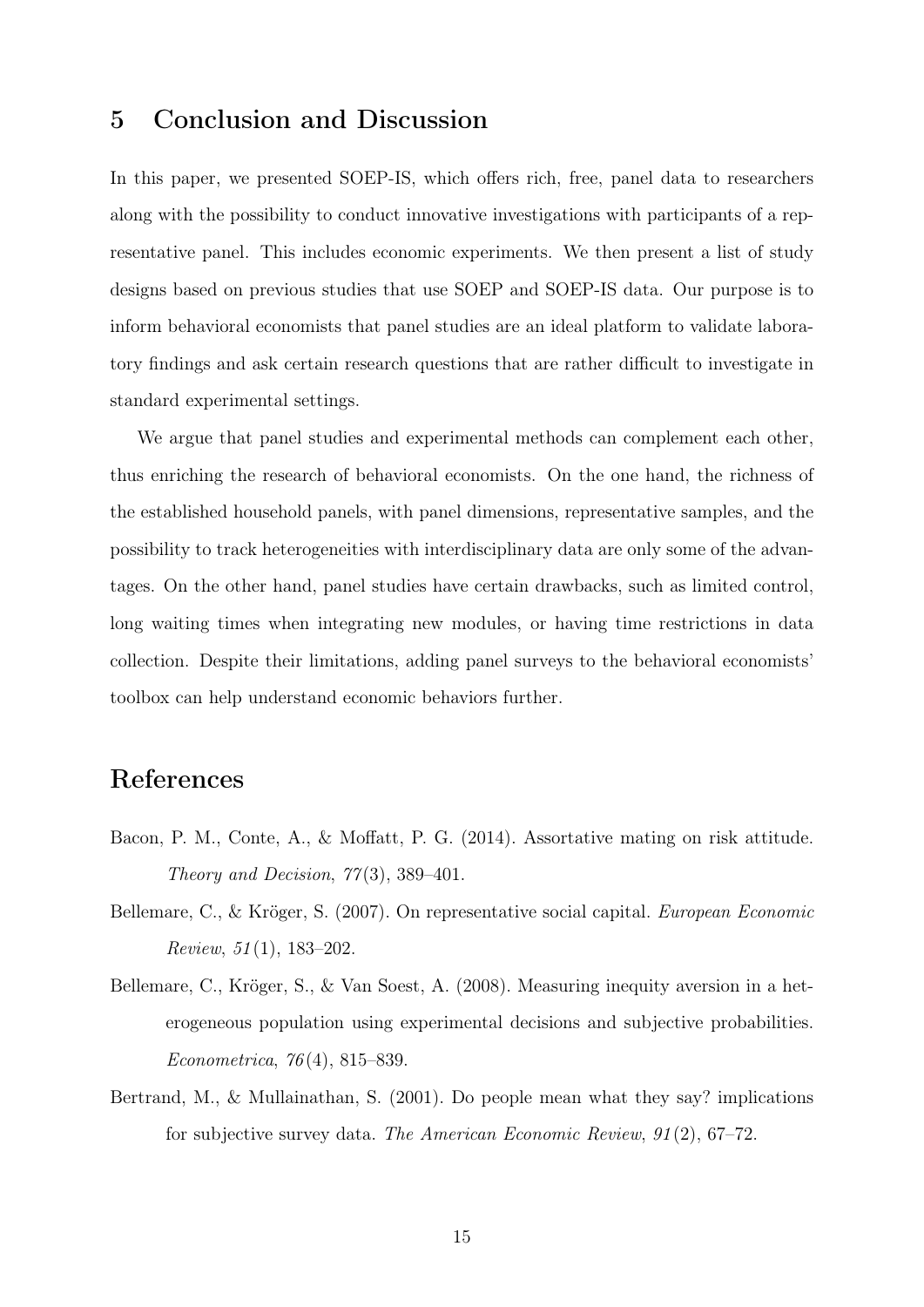- <span id="page-17-4"></span>Breunig, C., Huck, S., Schmidt, T., & Weizsäcker, G. (2021). The standard portfolio choice problem in germany. The Economic Journal, 131 (638), 2413–2446.
- <span id="page-17-7"></span>Chopik, W. J., Oh, J., Kim, E. S., Schwaba, T., Krämer, M. D., Richter, D., & Smith, J. (2020). Changes in optimism and pessimism in response to life events: Evidence from three large panel studies. Journal of Research in Personality, 88, 103985.
- <span id="page-17-0"></span>Dimmock, S. G., Kouwenberg, R., & Wakker, P. P. (2016). Ambiguity attitudes in a large representative sample. Management Science, 62 (5), 1363–1380.
- <span id="page-17-6"></span>Dohmen, T., Falk, A., Golsteyn, B. H., Huffman, D., & Sunde, U. (2017). Risk attitudes across the life course. Oxford University Press Oxford, UK.
- <span id="page-17-1"></span>Dohmen, T., Falk, A., Huffman, D., Sunde, U., Schupp, J., & Wagner, G. G. (2011). Individual risk attitudes: Measurement, determinants, and behavioral consequences. Journal of the European Economic Association,  $9(3)$ , 522–550.
- <span id="page-17-11"></span>Engel, C., Fedorets, A., & Gorelkina, O. (2018). How do households allocate risk? (Tech. rep.). SOEP papers on Multidisciplinary Panel Data Research no. 1000.
- <span id="page-17-2"></span>Falk, A., Becker, A., Dohmen, T., Enke, B., Huffman, D., & Sunde, U. (2018). Global evidence on economic preferences. The Quarterly Journal of Economics, 133(4), 1645–1692.
- <span id="page-17-5"></span>Fedorets, A., & Shupe, C. (2021). Great expectations: Reservation wages and minimum wage reform. Journal of Economic Behavior & Organization, 183, 397–419.
- <span id="page-17-3"></span>Fehr, E., Fischbacher, U., Von Rosenbladt, B., Schupp, J., & Wagner, G. G. (2003). A nation-wide laboratory: Examining trust and trustworthiness by integrating behavioral experiments into representative survey. Available at SSRN 385120.
- <span id="page-17-8"></span>Fischbacher, U., & Föllmi-Heusi, F. (2013). Lies in disguise—an experimental study on cheating. Journal of the European Economic Associations, 11 (3), 525–547.
- <span id="page-17-10"></span>Fossen, F. M., König, J., & Schröder, C. (2020). Risk preference and entrepreneurial investment at the top of the wealth distribution. Available at SSRN 3716271.
- <span id="page-17-9"></span>Fossen, F. M., Neyse, L., Johannesson, M., & Dreber, A. (2021). 2d: 4d and self-employment: A preregistered replication study in a large general population sample. Entrepreneurship Theory and Practice.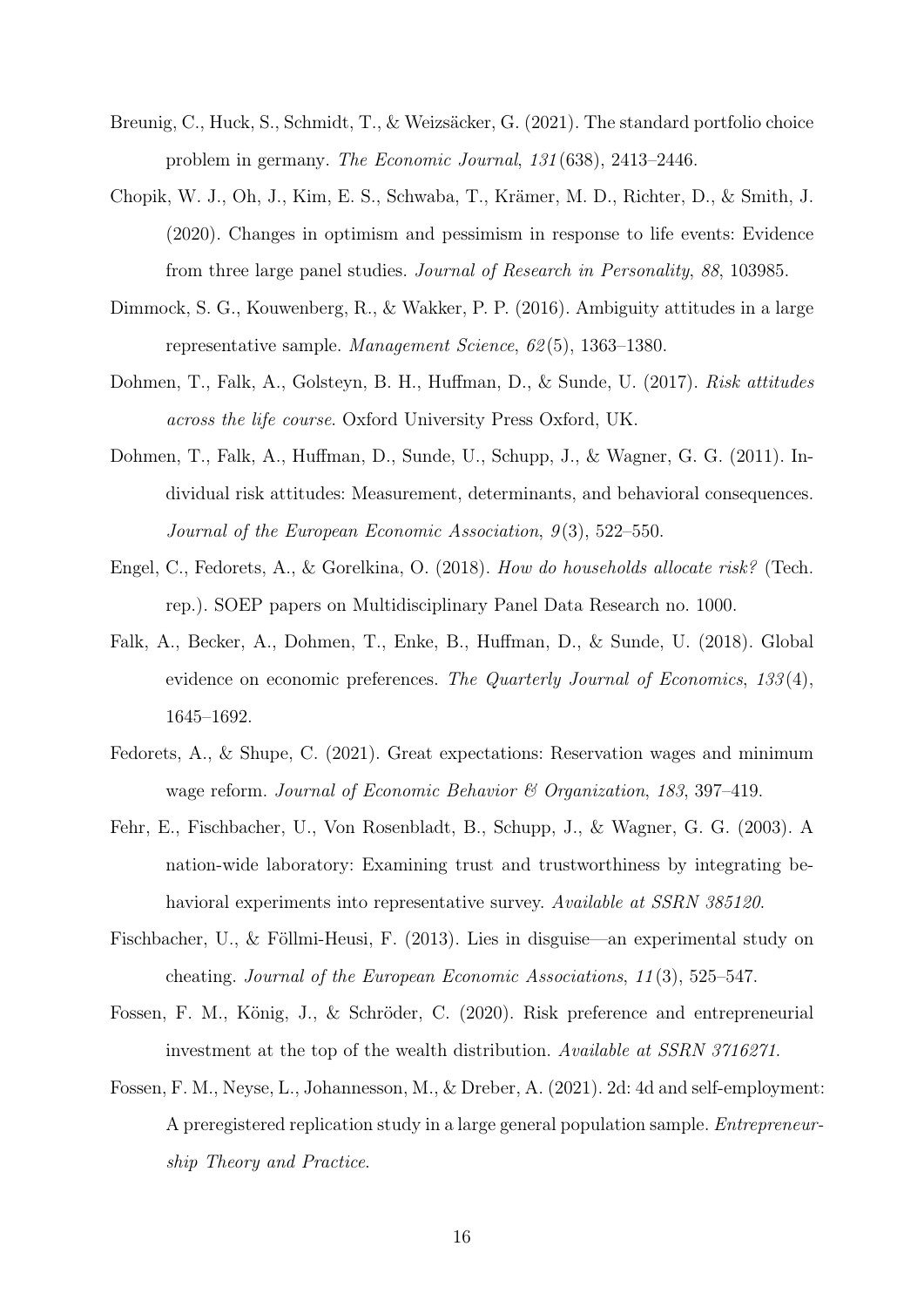- <span id="page-18-3"></span>Frey, R., Richter, D., Schupp, J., Hertwig, R., & Mata, R. (2021). Identifying robust correlates of risk preference: A systematic approach using specification curve analysis. Journal of Personality and Social Psychology, 120(2), 538–557.
- <span id="page-18-8"></span>Gneezy, U., Kajackaite, A., & Sobel, J. (2018). Lying aversion and the size of the lie. The American Economic Review, 108 (2), 419–53.
- <span id="page-18-4"></span>Graeber, D., Schmidt, U., Schroeder, C., & Seebauer, J. (2020). The effect of a major pandemic on risk preferences-evidence from exposure to covid-19. Available at SSRN 3724461.
- <span id="page-18-2"></span>Kara, S., Lautenbacher, L., Neyse, L., & Richter, D. (2021). Soep-is modules 2011-2018 – descriptions (tech. rep.). SOEP Survey Papers 959: Series C.
- <span id="page-18-7"></span>Lautenbacher, L. M., & Neyse, L. (2020). Depression, neuroticism and 2d: 4d ratio: Evidence from a large, representative sample. Scientific Reports,  $10(1)$ , 1–10.
- <span id="page-18-6"></span>Neyse, L., Johannesson, M., & Dreber, A. (2021). 2d: 4d does not predict economic preferences: Evidence from a large, representative sample. Journal of Economic Behavior and Organization, 185, 390–401.
- <span id="page-18-9"></span>Nicolaou, N., Patel, P. C., & Wolfe, M. T. (2018). Testosterone and tendency to engage in self-employment. Management Science,  $64(4)$ , 1825–1841.
- <span id="page-18-5"></span>Richter, D., Krämer, M. D., Tang, N. K., Montgomery-Downs, H. E., & Lemola, S. (2019). Long-term effects of pregnancy and childbirth on sleep satisfaction and duration of first-time and experienced mothers and fathers. Sleep, 42 (4).
- <span id="page-18-1"></span>Richter, D., Schupp, J. et al. (2015). The soep innovation sample (soep is). Schmollers Jahrbuch: Journal of Applied Social Science Studies/Zeitschrift für Wirtschaftsund Sozialwissenschaften, 135 (3), 389–400.
- <span id="page-18-0"></span>Von Gaudecker, H.-M., Van Soest, A., & Wengstrom, E. (2011). Heterogeneity in risky choice behavior in a broad population. American Economic Review, 101 (2), 664– 94.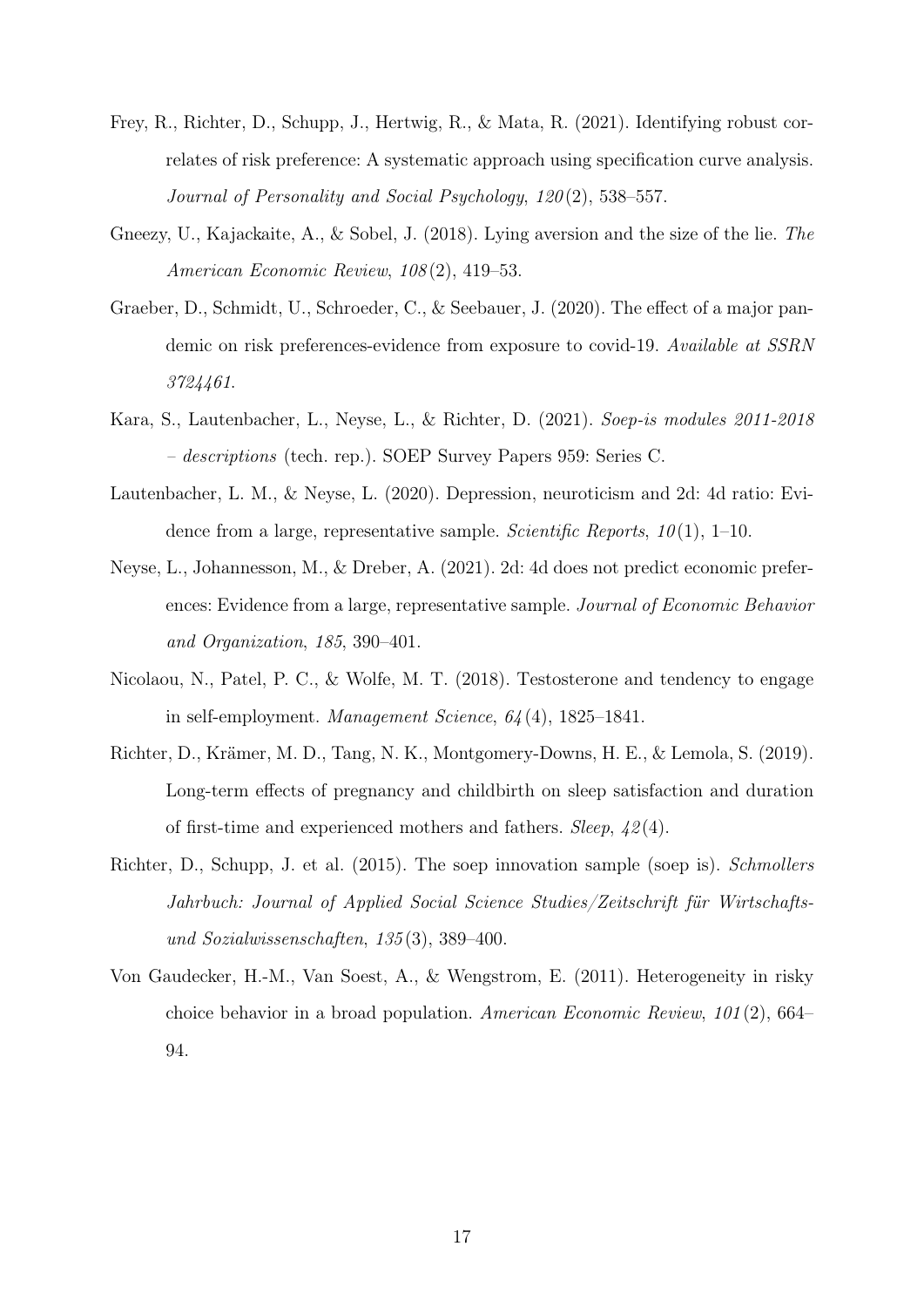# 6 Appendix

<span id="page-19-0"></span>

| 30 November / Year 0        | Deadline for e-mail to SOEP-IS team with a brief    |
|-----------------------------|-----------------------------------------------------|
|                             | description of proposed project                     |
| 31 December / Year $0$      | Deadline for full proposals                         |
| April / Year $1$            | Notification of acceptance                          |
| September-December / Year 1 | Data collection                                     |
| April / Year 2              | Delivery of raw data                                |
| April / Year $3$            | Delivery of final data                              |
|                             | (including harmonized variables and survey weights) |
| Year 4<br>April             | End of embargo period                               |

Table A1: Timeline for SOEP-IS Module Applications

# 6.1 Illustration of research potentials: Antecedents and outcomes of attitudes towards redistribution

The particular strength of SOEP-IS is that it allows researchers to analyze, on the one hand, how respondents' biographies (antecedents) shape the preferences (or other outcomes) stated in a specific SOEP-IS module and, on the other, whether the respondents' stated preferences have explanatory power for outcomes measured at a later point in time.

For illustration, we use data from a SOEP-IS module on attitudes toward redistribution. In 2014, SOEP-IS respondents were asked to assess the following types of statements:

Statement 1: "Taxes on those with high incomes in Germany should be increased."

Statement 2: "Financial help to those with low incomes in Germany should be increased."

The five response categories ranged from 1 "fully disagree" to 5 "fully agree." The reported attitudes can be linked with respondents' socio-demographics and preferences surveyed in past, present, and future waves. The information can be used to assess, after controlling for respondents' characteristics and preferences, whether (i) experiences in the past explain attitudes in the present and (ii) attitudes in the present explain outcomes in the future. This strategy uses the strength of a panel-integrated behavioral module: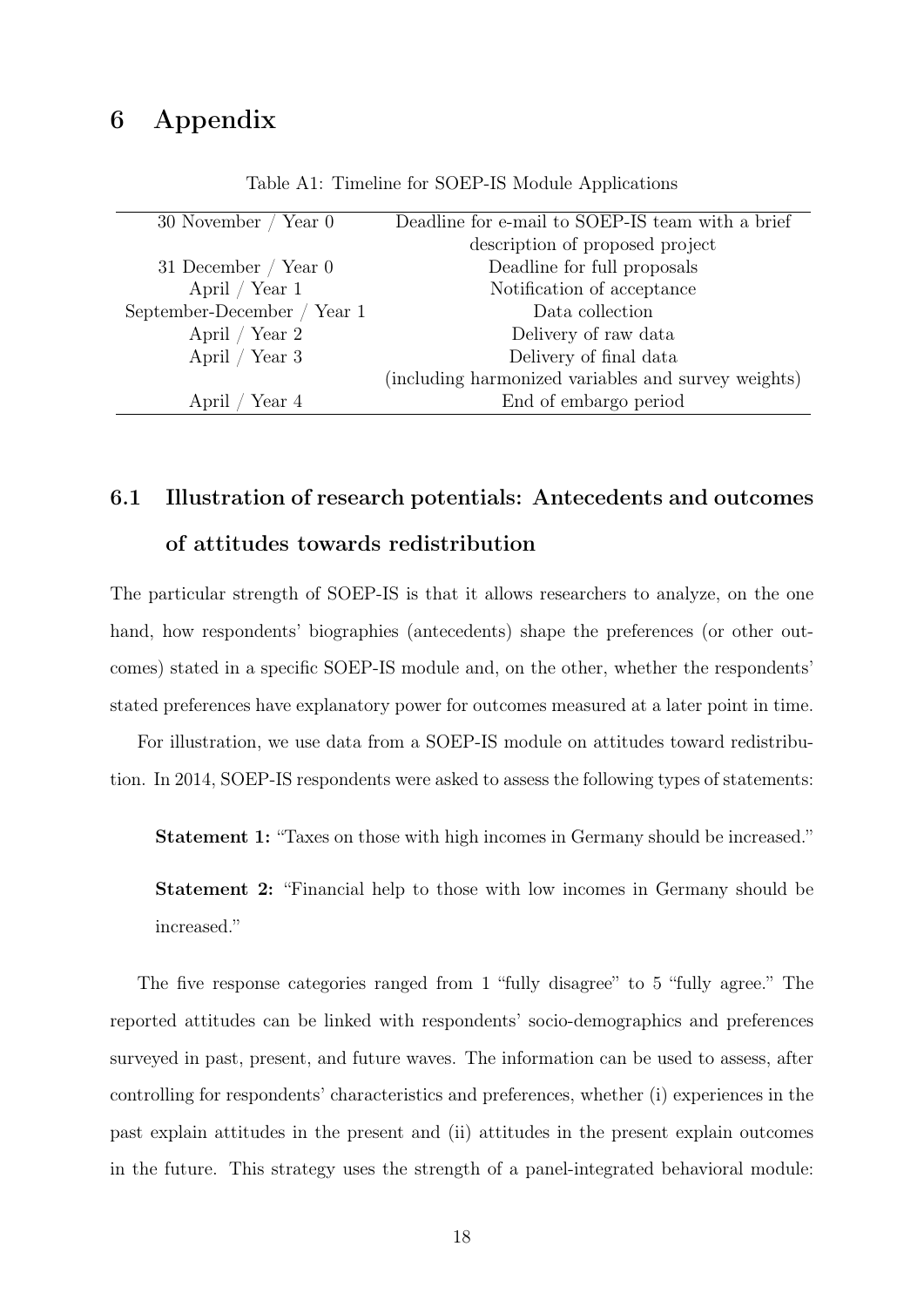the possibility to link the information elicited in the module with respondents' pasts and futures.

Model 1 investigates whether a preference for redistribution in 2014 can be statistically explained by income and risk preferences "today" in 2014, average monthly income in the past (2012 and 2013),<sup>[5](#page-2-0)</sup> having been socialized in the former German Democratic Republic, age, and sex. Conversely, Model 2 investigates whether "future" average income (in 2015 and 2016) can be explained by preferences for redistribution, income, and risk preferences "today" in 2014, having been socialized in the former German Democratic Republic, age, and sex.

The results are detailed in Table [A2.](#page-21-1) According to Model 1 (antecedents), support for higher taxes is not sensitive to income in the past, while support for higher taxes decreases with income in the past. Higher income today implies lower support for higher transfers and higher taxes, while a higher risk preference today, surprisingly, implies higher support for higher transfers. Females prefer higher transfers than men, but they do not differ from men regarding attitudes to taxation. Elderly people prefer higher taxes (but not transfers), while respondents who were socialized in the GDR prefer both higher transfers and taxes. According to Model 2 (outcomes), tomorrow's income increases in today's income and is lower for older respondents and those socialized in the GDR. Future income is also lower for those who prefer higher future transfers (left column) and more progressive taxation (right column).

<sup>5</sup>Note that all incomes reported in thousands of Euros and in 2014, all the respondents in our working sample were 25 years or older.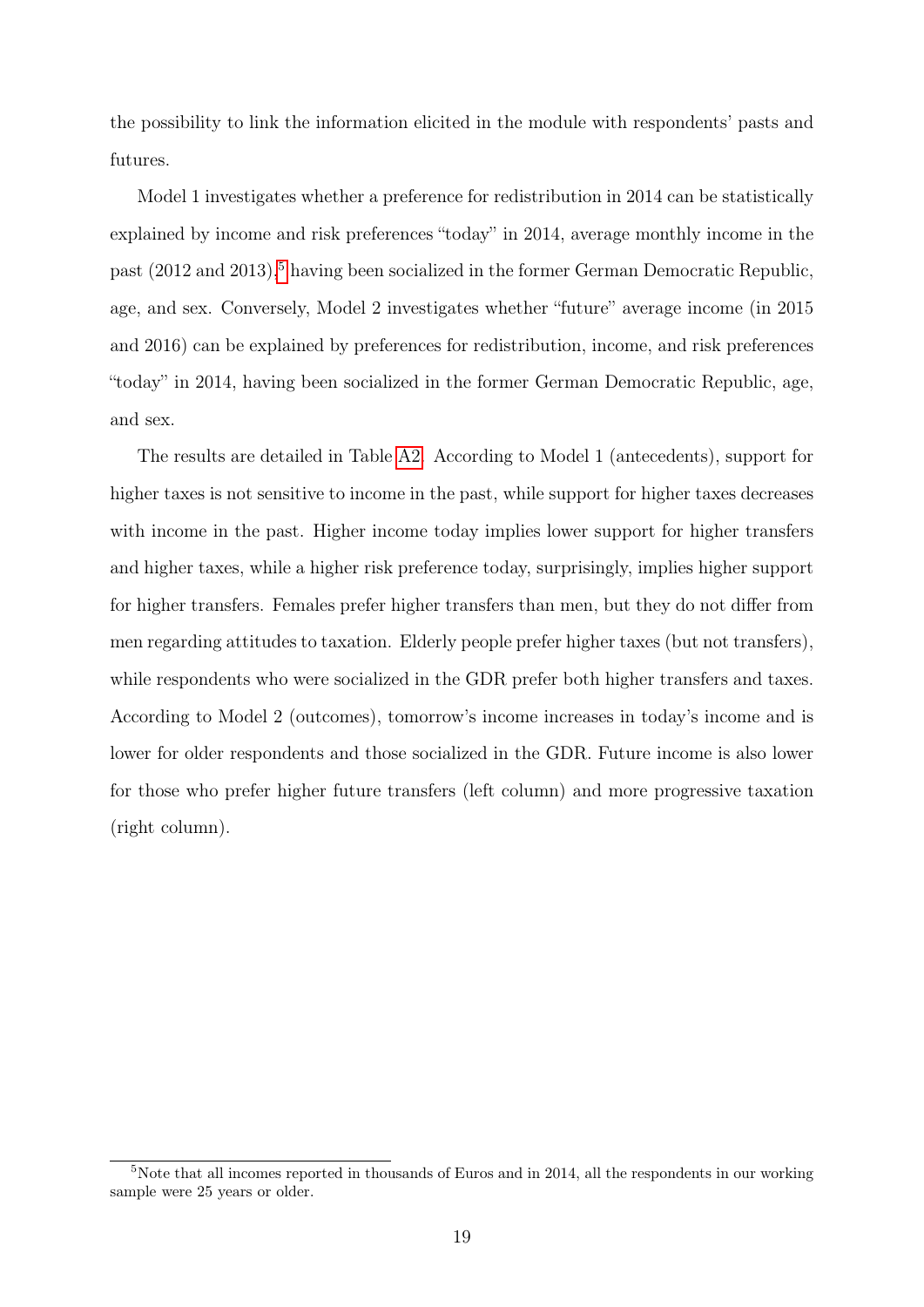<span id="page-21-1"></span>

|                                                                                                   | Model 1                     |                                | Model 2       |               |  |
|---------------------------------------------------------------------------------------------------|-----------------------------|--------------------------------|---------------|---------------|--|
| Dependent Var.:                                                                                   | Support Higher<br>Transfers | Support Higher<br><b>Taxes</b> | Future income | Future income |  |
| Past income                                                                                       | $-0.050$                    | $-0.082*$                      |               |               |  |
|                                                                                                   | $(-1.24)$                   | $(-1.98)$                      |               |               |  |
| Present income                                                                                    | $-0.146***$                 | $-0.127**$                     | $0.868***$    | $0.868***$    |  |
|                                                                                                   | $(-3.60)$                   | $(-3.06)$                      | (103.29)      | (103.30)      |  |
| Present risk                                                                                      | $0.044**$                   | 0.020                          | 0.001         | $-0.000$      |  |
|                                                                                                   | (3.15)                      | (1.45)                         | (0.14)        | (0.000)       |  |
| Female                                                                                            | $0.240***$                  | $-0.121$                       | $-0.029$      | $-0.035$      |  |
|                                                                                                   | (3.15)                      | $(-1.89)$                      | $(-1.11)$     | $(-1.33)$     |  |
| Age                                                                                               | $-0.001$                    | $0.012***$                     | $-0.007***$   | $-0.007***$   |  |
|                                                                                                   | $(-0.69)$                   | (5.43)                         | $(-8.87)$     | $(-8.42)$     |  |
| Socialized GDR                                                                                    | $0.282***$                  | $0.386***$                     | $-0.099$      | $-0.096**$    |  |
|                                                                                                   | (3.76)                      | (5.05)                         | $(-3.29)$     | $(-3.19)$     |  |
| Support higher                                                                                    |                             |                                | $-0.032**$    |               |  |
| transfers                                                                                         |                             |                                | $(-2.79)$     |               |  |
| Support higher                                                                                    |                             |                                |               | $-0.042***$   |  |
| taxes                                                                                             |                             |                                |               | $(-3.78)$     |  |
| N                                                                                                 | 3,373                       | 3,372                          | 3,897         | 3,901         |  |
| Note: t-statistics in parentheses. * $p<0.05$ , ** $p<0.01$ ,<br>***<br>$p<0.001$ . Estimates for |                             |                                |               |               |  |

Table A2: Antecedents and Outcomes of Attitudes Toward Redistribution

cutoffs in ordered probit and regression constant in OLS not reported.

|  | Table A3: Frequently used panel studies |  |  |  |
|--|-----------------------------------------|--|--|--|
|--|-----------------------------------------|--|--|--|

<span id="page-21-0"></span>

|   | Study                                                    | Country        |
|---|----------------------------------------------------------|----------------|
|   | The Panel Study of Income Dynamics (PSID)                | United States  |
| 2 | Understanding Society                                    | United Kingdom |
| 3 | The Swiss Household Panel (FORS)                         | Switzerland    |
|   | German Socio-Economic Panel                              | Germany        |
| 5 | DNB Household Survey (DHS)                               | Netherlands    |
| 6 | Korean Labor & Income Panel Study (KLIPS)                | South Korea    |
|   | The Panel Data Research Center at Keio University (PDRC) | Japan          |
| 8 | Russian Longitudinal Household Survey (HSE)              | Russia         |
|   | The Household, Income and Labour                         | Australia      |
|   | Dynamics in Australia Survey (HILDA)                     |                |